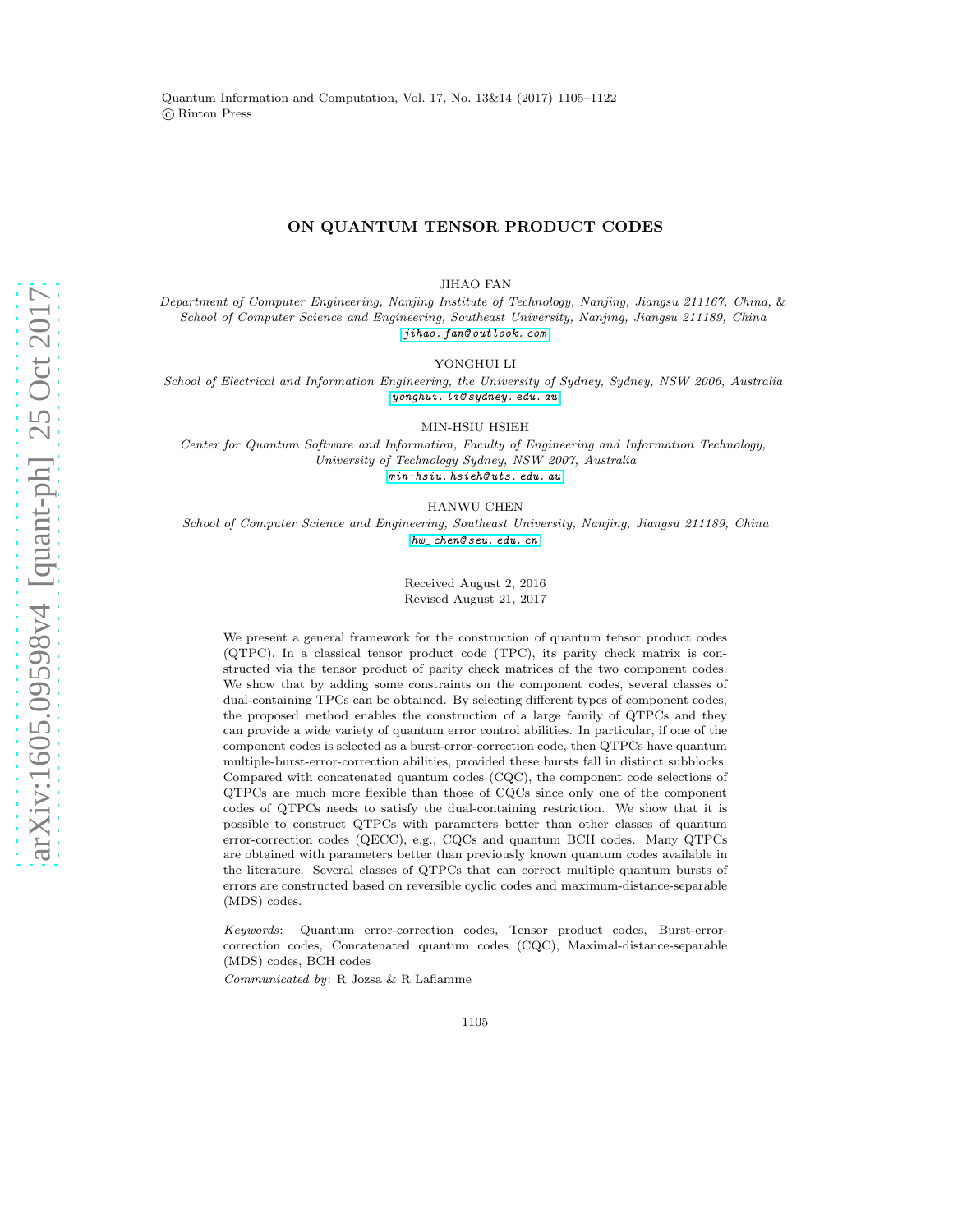# 1 Introduction

Quantum information is sensitive and vulnerable to quantum noise during the process of quantum computations and quantum communications. By employing redundancy, quantum error-correction codes (QECC) can provide the effective protection of quantum information against errors caused by decoherence and other quantum noise. As shown in the pioneering work in [\[42,](#page-17-0) [41\]](#page-17-1), it is possible to construct QECCs from classical error-correction codes (ECC) that subject to certain constraints. Furthermore, stabilizer codes [\[14,](#page-16-0) [27,](#page-17-2) [6,](#page-16-1) [4,](#page-16-2) [20,](#page-16-3) [21\]](#page-16-4) provide a more general framework to construct QECCs analogous to classical additive codes.

Classical tensor product codes were first proposed by Wolf in the 1960's [\[44,](#page-17-3) [45\]](#page-17-4) and were later generalized in [\[24\]](#page-17-5). The parity check matrix of a TPC is obtained by taking the tensor product of parity check matrices of the two component codes. Based on the choice of the component codes, TPCs can be designed to provide error-correction, error-detection or error-location properties. Recently, several classes of TPCs have been considered to be used in data storage systems, e.g., in magnetic recording [\[1,](#page-16-5) [10,](#page-16-6) [9\]](#page-16-7), in Flash memory [\[13,](#page-16-8) [26\]](#page-17-6) and in the construction of locally repairable codes which are applied in distributed storage systems [\[23,](#page-16-9) [22\]](#page-16-10). In [\[1\]](#page-16-5), an iteratively decodable TPC by concatenating an error-pattern correction code with a q-ary LDPC code was proposed. The tensor product concatenating scheme could significantly improve the efficiency of the inner parity code while retaining a similar performance. In [\[37,](#page-17-7) [3,](#page-16-11) [19,](#page-16-12) [11\]](#page-16-13), generalized TPCs (also called generalized error location codes) were shown to be equivalent to generalized concatenated codes.

In [\[17\]](#page-16-14), quantum block and convolutional codes based on self-orthogonal TPCs with component codes over the same field were constructed. In [\[29\]](#page-17-8), asymmetric quantum product codes were constructed from the tensor product of two Reed-Solomon (RS) codes. In [\[12\]](#page-16-15), quantum error-locating codes which can indicate the location of quantum errors in a single sub-block were constructed. We should emphasize that although quantum tensor product  $\alpha$  (QTPC) were first proposed by Grassl and Rötteler in [\[17\]](#page-16-14), they had only considered the construction of QTPCs from classical TPCs with component codes over the same field. The design of QTPCs from TPCs with one of the component codes over the extension field has not been considered. However, TPCs with one of the component codes over the extension field are more important and have more practical applications, see [\[44,](#page-17-3) [45,](#page-17-4) [1,](#page-16-5) [10,](#page-16-6) [9,](#page-16-7) [13,](#page-16-8) [26,](#page-17-6) [23,](#page-16-9) [22\]](#page-16-10).

In this paper, we propose a generalized construction of a series of QTPCs based on classical TPCs with one of the component codes over the extension field. The proposed QTPCs will exhibit quantum error-correction, quantum error-detection or quantum error-location properties as their classical counterparts. We show that as long as one of the component codes of classical TPCs satisfies certain dual-containing condition, the resultant TPC will satisfy the dual-containing condition for constructing QECCs. As a result, the choice of the other component code can be selected without the dual-containing restriction. Several classes of QTPCs with different error control abilities are obtained. Compared with other quantum concatenation schemes, such as concatenated quantum codes (CQC) [\[28,](#page-17-9) [18\]](#page-16-16), the component code selections of QTPCs are more flexible than those of CQCs. As we know, CQCs cannot be constructed from classical concatenated codes directly. A CQC is usually constructed from two component QECCs: an outer QECC and an inner QECC [\[28,](#page-17-9) [18\]](#page-16-16), e.g., a quantum RS code as the outer code and a binary QECC as the inner code. Therefore, both the outer and inner component codes need to be QECCs. By contrast, only one of the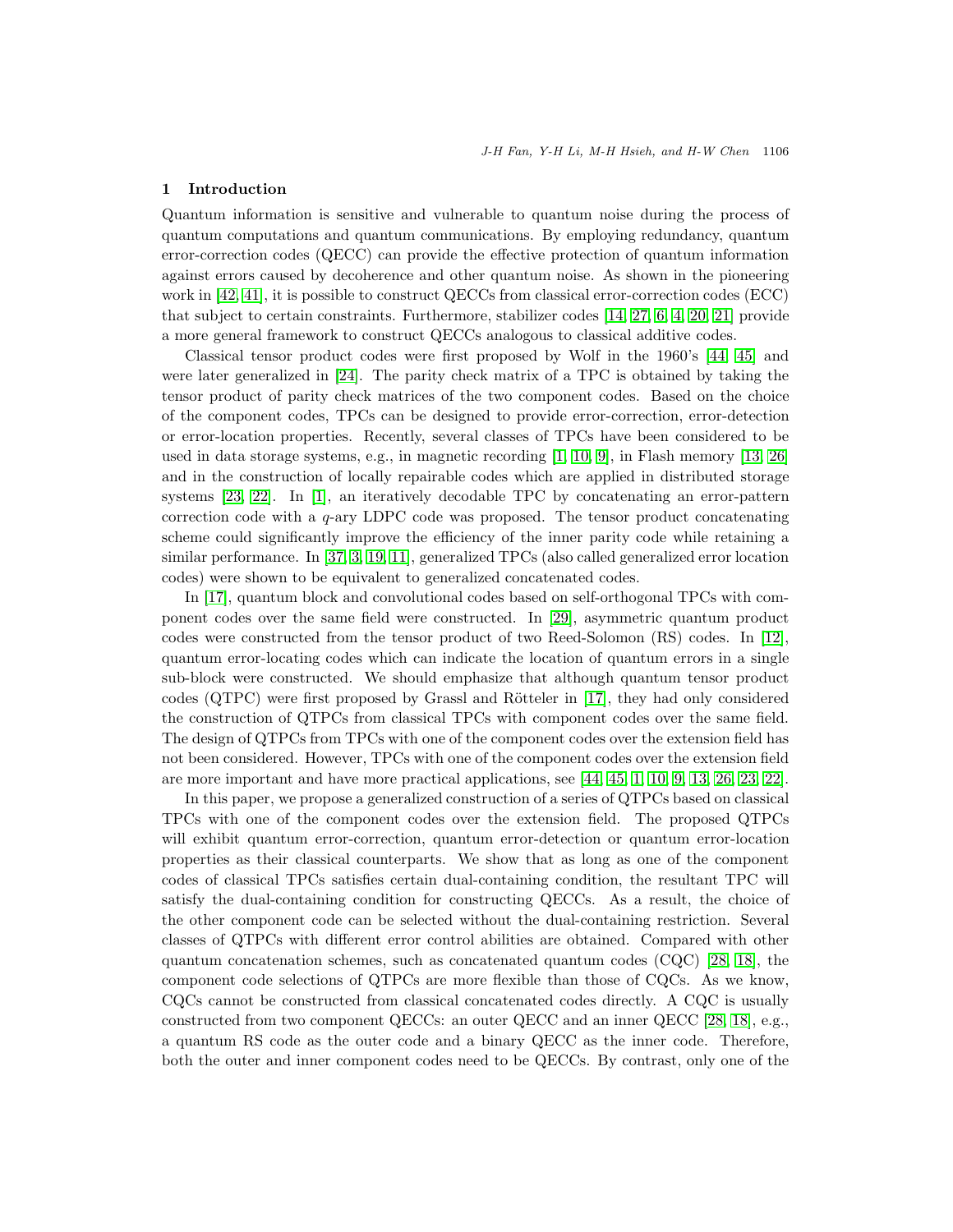component codes of QTPCs needs to satisfy the dual-containing restriction. Furthermore, if letting the minimum distance be a comparable length, QTPCs can have dimensions much larger than the dimensions of CQCs with the same length and minimum distance. Two families of QTPCs with better parameters than CQCs are constructed. Moreover, several families of QTPCs are obtained with parameters better than quantum BCH codes in [\[2,](#page-16-17) [34\]](#page-17-10) or QECCs with minimum distance five and six in [\[30\]](#page-17-11). It is known that classical TPCs cannot have parameters better than classical BCH codes in classical coding theory. However, QTPCs can have parameters better than quantum BCH codes in the quantum case. More recently, a comprehensive survey in [\[8\]](#page-16-18) discussed the memory effects in quantum channels and it was shown that these effects can be accurately described by correlated error models, for which quantum-burst-error-correction codes (QBECC) (see [\[43,](#page-17-12) [25\]](#page-17-13)) should be designed to cope with these correlated errors. However, the construction of QBECCs with single or multiple-burst-error-correction abilities has received less attention. We show that QTPCs have quantum multiple-burst-error-correction abilities as their classical counterparts if one of the component codes is chosen as a burst-error-correction code, provided these bursts fall in distinct subblocks.

The paper is organized as follows. Section [2](#page-2-0) gives a brief review of QECCs and classical TPCs. Section [3](#page-5-0) proposes a general framework for the construction of QTPCs by investigating the dual-containing properties of classical TPCs. Then in Section [4,](#page-9-0) several families of QTPCs are constructed and are compared with other classes of QECCs. Section [5](#page-13-0) gives a special class of QTPCs with multiple-burst-error-correction abilities. The decoding of QTPCs is given in Section [6.](#page-15-0) Conclusions and discussions are shown in Section [7.](#page-15-1)

## <span id="page-2-0"></span>2 Preliminaries

In this section we first review some basic definitions and facts of QECCs, followed by the introduction of classical TPCs. We only consider the binary QECCs, i.e., the qubit systems.

Let  $q = 2$  (or  $q = 4$ ). Let  $GF(q)$  denote the finite field with q elements. The trace mapping Tr :  $GF(4) \rightarrow GF(2)$  is given by Tr $(\alpha) = \alpha + \alpha^2$ . Denote by  $GF(q^m)$  a field extension of degree m of the field  $GF(q)$ . Let C be a linear code over  $GF(q)$ , the dual code of C is denoted by

$$
C^{\perp} = \{c \in GF(q)^{n} | x \cdot c = 0, \ \forall x \in C\}.
$$
 (1)

For two vectors  $u = (u_1, u_2, \ldots, u_n), v = (v_1, v_2, \ldots, v_n) \in GF(4)^n$ , the Hermitian inner product of vectors  $u$  and  $v$  is denoted by

$$
(u,v)_h = u \cdot \overline{v} = \sum_{i=1}^n u_i v_i^2,
$$
\n
$$
(2)
$$

and the trace-Hermitian inner product of  $u$  and  $v$  is denoted by

$$
(u, v)_{th} = \text{Tr}(u \cdot \overline{v}) = \sum_{i=1}^{n} (u_i v_i^2 + u_i^2 v_i), \tag{3}
$$

where  $\overline{v} = (v_1^2, v_2^2, \ldots, v_n^2)$  denotes the conjugate of vector  $v = (v_1, v_2, \ldots, v_n)$ . Let D be a classical additive code over  $GF(4)$ , the Hermitian dual code of D is denoted by

$$
D^{\perp_h} = \{ v \in GF(4)^n | (u, v)_h = 0, \forall u \in D \},\tag{4}
$$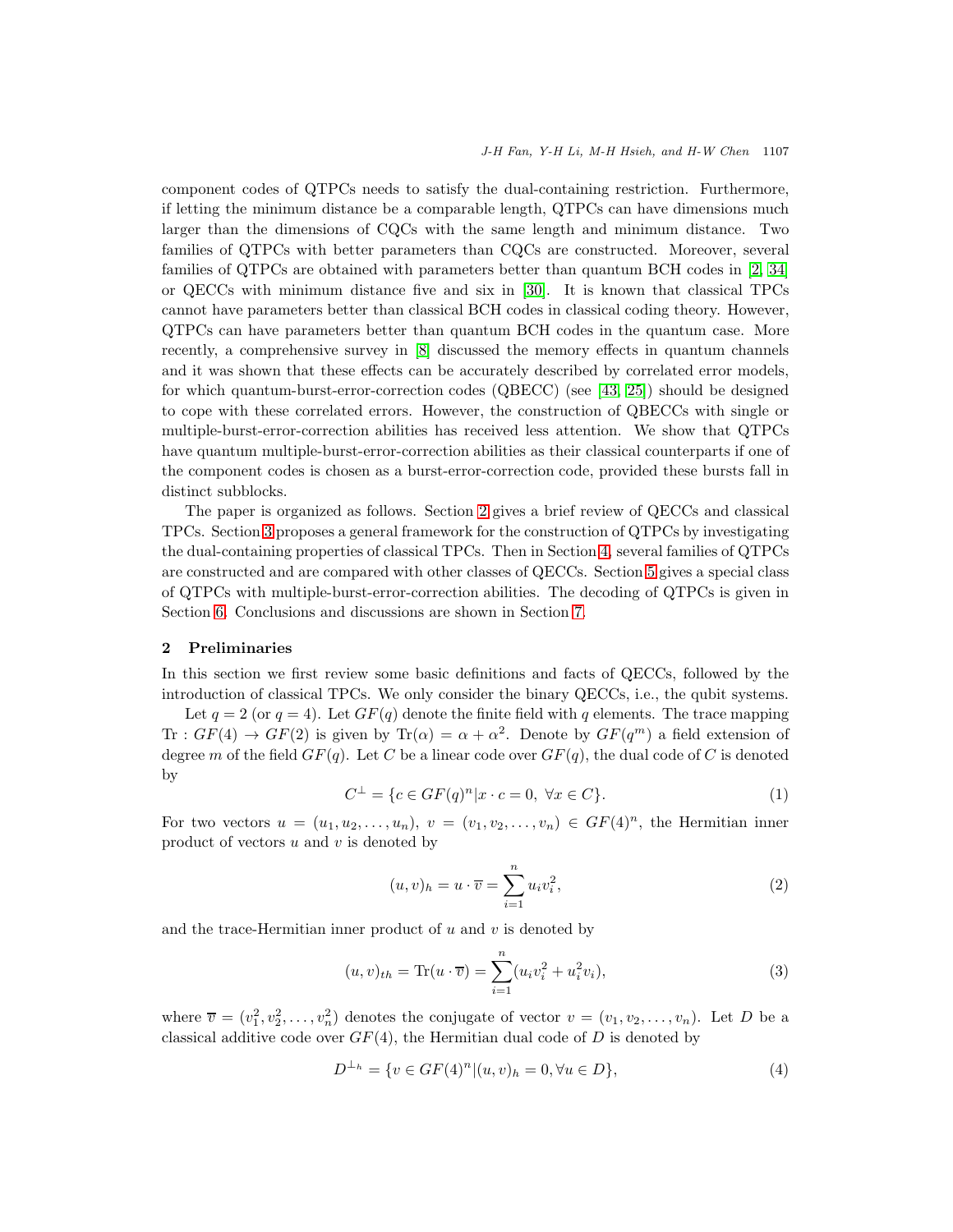and the trace-Hermitian dual code of  $D$  is denoted by

$$
D^{\perp_{th}} = \{ y \in GF(4)^n | (x, y)_{th} = 0, \forall x \in D \}. \tag{5}
$$

### 2.1 Quantum Error-Correction Codes

Let C denote the complex number field. For a positive integer n, let  $V_n = (\mathbb{C}^2)^{\otimes n} = \mathbb{C}^{2^n}$ be the *n*th tensor product of  $\mathbb{C}^2$  representing the quantum Hilbert space over *n* qubits. We denote by  $\{|x\rangle | x \in GF(2)\}\$  the vectors of an orthonormal basis of  $\mathbb{C}^2$ . Let  $a, b \in GF(2)$ . The unitary operators  $X(a)$  and  $Z(b)$  are defined by  $X(a)|x\rangle = |x + a\rangle$  and  $Z(b)|x\rangle = (-1)^{b \cdot x} |x\rangle$ , respectively. Let  $\mathbf{a} = \{a_1, \ldots, a_n\}$  and  $\mathbf{b} = \{b_1, \ldots, b_n\}$  be two vectors over  $GF(2)$ . Denote by  $X(\mathbf{a}) = X(a_1) \otimes \cdots \otimes X(a_n)$  and  $Z(\mathbf{b}) = Z(b_1) \otimes \cdots \otimes Z(b_n)$  the tensor products of n error operators. Then the set  $E_n = \{X(\mathbf{a})Z(\mathbf{b})|\mathbf{a}, \mathbf{b} \in GF(2)^n\}$  is an error basis on the quantum Hilbert space  $V_n$ . The finite group  $G_n = {\pm X(\mathbf{a})Z(\mathbf{b})|\mathbf{a}, \mathbf{b} \in GF(2)^n}$  is the error group associated with the error basis  $E_n$ .

**Definition 1** A stabilizer code  $Q = ((n, 2^k))$  is a  $2^k$ -dimensional subspace of  $V_n = \mathbb{C}^{2^n}$  that satisfies  $Q = \bigcap$ e∈S  $\{v \in \mathbb{C}^{2^n} | ev = v\}$ , for some commutative subgroup S of  $G_n$ . If Q has

minimum distance d, then it is denoted by  $Q = ((n, 2<sup>k</sup>, d))$  (or  $Q = [[n, k, d]]$ ).

According to  $[6, 38]$  $[6, 38]$ , each binary stabilizer code Q (also called additive quantum code) corresponds to a classical additive code  $D$  that is self-orthogonal with respect to the trace-Hermitian inner product over  $GF(4)$ .

<span id="page-3-0"></span>**Theorem 1** ([\[6,](#page-16-1) [38\]](#page-17-14)) An  $((n, K, d))$  additive quantum code exists if and only if there exists an additive code D over  $GF(4)$  of cardinality  $|D| = 2^n/K$  such that  $D \subseteq D^{\perp_{th}}$ , and  $d =$  $wt(D^{\perp_{th}} \backslash D)$  if  $K > 1$  (and  $d = wt(D^{\perp_{th}})$  if  $K = 1$ ), where  $wt(A) = min\{wt(a)|a \in A\}$ ,  $\forall A \subseteq GF(4)^n$ .

If the additive code D in Theorem [1](#page-3-0) happens to be linear over  $GF(4)$ , then the trace-Hermitian dual code of D is equal to the Hermitian dual code of D, i.e.,  $D^{\perp_{th}} = D^{\perp_{h}}$ . Thus, quantum codes can be constructed from classical linear codes.

## <span id="page-3-1"></span>Lemma 1 ([\[5,](#page-16-19) [6\]](#page-16-1))

- 1). (CSS Construction): Let  $C_1$  and  $C_2$  be two binary linear codes with parameters  $[n, k_1, d_1]$ and  $[n, k_2, d_2]$  such that  $C_2^{\perp} \subseteq C_1$ . Then there exists an  $[[n, k_1 + k_2 - n, d]]$  QECC with minimum distance  $d = \min \{wt(c) | c \in (C_1 \setminus C_2^{\perp}) \cup (C_2 \setminus C_1^{\perp})\}$  which is pure to  $\min\{d_1, d_2\}$ . If  $d_1$  and  $d_2$  are less than the minimum distances of  $C_2^{\perp}$  and  $C_1^{\perp}$ , respectively, then the QECC is pure and has minimum distance  $\min\{d_1, d_2\}$ .
- 2). (Hermitian Construction): If there exists a quaternary  $[n, k, d]$  linear code D such that  $D^{\perp_h} \subseteq D$ , then there exists an  $[[n, 2k - n, d]]$  QECC with minimum distance  $d =$  $\min\{wt(c)|c \in D\setminus D^{\perp_h}\}\$  which is pure to d. If d is less than the minimum distance of  $D^{\perp_h}$ , then the QECC is pure and has minimum distance d.

Let E be a set of possible quantum errors that belong to  $G_n$ . Let  $\mathbf{e} = {\mathbf{a} | \mathbf{b} | X(\mathbf{a})Z(\mathbf{b}) \in \mathbb{R}^n}$ E or  $-X(a)Z(b) \in E$  be the corresponding set of classical errors. Denote by

$$
\begin{array}{rcl}\n\mathbf{e}_X & = & \{ \mathbf{a} \in GF(2)^n | \exists \mathbf{b} \in GF(2)^n, (\mathbf{a}|\mathbf{b}) \in \mathbf{e} \}, \\
\mathbf{e}_Z & = & \{ \mathbf{b} \in GF(2)^n | \exists \mathbf{a} \in GF(2)^n, (\mathbf{a}|\mathbf{b}) \in \mathbf{e} \},\n\end{array} \tag{6}
$$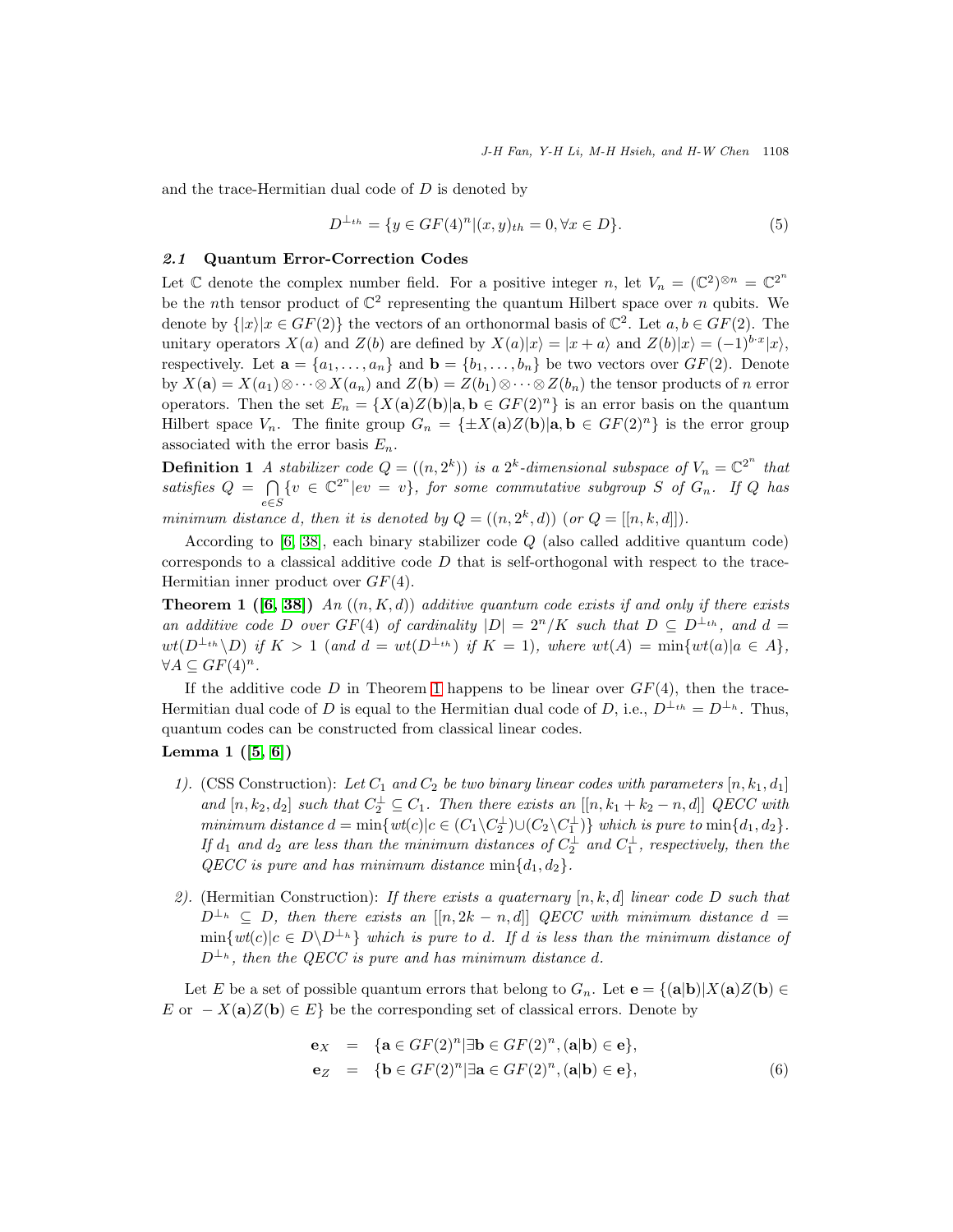<span id="page-4-1"></span>where  $\mathbf{e}_X$  and  $\mathbf{e}_Z$  are called bit error class and phase error class, respectively. Then, the CSS construction is generalized to correct any quantum errors of set  $E$  in [\[43\]](#page-17-12).

**Lemma 2** ([\[43,](#page-17-12) Theorem 2]) Let E be a set of possible quantum errors. If there are  $[n, k]$ classical codes  $C_1$  and  $C_2$  such that  $C_2^{\perp} \subseteq C_1$  and  $C_1$  has  $e_X$ -correction ability,  $C_2$  has  $e_Z$ correction ability, then there exists an  $[[n, 2^{2k-n}]]$  QECC that has E-correction ability.

Let  $C_1$  and  $C_2$  be two linear codes over  $GF(q)$  with parity check matrices  $H_1$  and  $H_2$ , respectively. It is easy to see that  $C_2^{\perp} \subseteq C_1$  is equivalent to  $H_1 H_2^T = 0$ . Let D be a quaternary linear code with the parity check matrix H, then  $D^{\perp_h} \subseteq D$  is equivalent to  $HH^{\dagger} = 0$ , where the dagger (†) denotes the conjugate transpose operation over matrices in  $GF(4)$ .

### 2.2 Classical Tensor Product Codes

Let  $C = [n, k, d]_q$  be a classical linear code over  $GF(q)$ , where n is the code length, k is the dimension, d is the minimum distance, and let  $\rho = n - k$  be the number of check symbols. Define the random error-pattern class  $\xi_1$  as the class of error-patterns of weight less than or equal to r. Define the burst error-pattern class  $\xi_2$  as the class of error-patterns in which the errors span no more than b symbols. Let  $H_{c_1}$  be the parity check matrix of a linear code  $C_1 = [n_1, k_1, d_1]_q$ , and the number of check symbols is  $\rho_1 = n_1 - k_1$ . We assume  $C_1$  corrects any error-pattern that belongs to class  $\xi_i (i = 1 \text{ or } 2)$ . Let  $C_2 = [n_2, k_2, d_2]_{q^{\rho_1}}$  be a linear code over the extension field  $GF(q^{\rho_1})$ , and the number of check symbols is  $\rho_2 = n_2 - k_2$ . Let  $H_{c_2}$  be the parity check matrix of  $C_2$ , and assume  $C_2$  corrects any error-pattern belongs to class  $\zeta_i(i = 1 \text{ or } 2)$ , where  $\zeta_1$  denotes a random error-pattern class and  $\zeta_2$  denotes a burst error-pattern class. We denote by

$$
\mathcal{C} \equiv C_2 \otimes_H C_1 \tag{7}
$$

the tensor product code of  $C_1$  and  $C_2$  $C_2$ <sup>a</sup>. If we consider  $H_{c_1}$  as a  $1 \times n_1$  matrix with elements from  $GF(q^{\rho_1})$ , then the parity check matrix  $H_{\mathcal{C}}$  of  $\mathcal{C}$  is the tensor product of  $H_{c_1}$  and  $H_{c_2}$ 

$$
H_{\mathcal{C}} = H_{c_2} \otimes H_{c_1}.\tag{8}
$$

<span id="page-4-2"></span>Convert the elements of  $H_{\mathcal{C}}$  into q-ary columns with  $GF(q)$  elements, then we can obtain the parity check matrix of  $\mathcal C$  with  $GF(q)$  elements.

**Lemma 3** ([\[44,](#page-17-3) Theorem 1]) If the codewords of  $C = C_2 \otimes_H C_1$  consist of  $n_2$  subblocks, each subblock containing  $n_1$  codewords, then the code C can correct all error-patterns where the subblocks containing errors form a pattern belonging to class  $\xi_i$  (i = 1 or 2) and the errors within each erroneous subblock fall within the class  $\zeta_i$  (i = 1 or 2).

The elements of the parity check matrix  $H_{c_2}$  can also be represented by the companion matrices (see [\[37,](#page-17-7) [24\]](#page-17-5)). Let  $f(x) = f_0 + f_1 x + \cdots + f_{\rho_1 - 1} x^{\rho_1 - 1} + x^{\rho_1}$  be a primitive polynomial of degree  $\rho_1$  over  $GF(2^{\rho_1})$  and let  $\alpha$  be a primitive element of  $GF(2^{\rho_1})$ . The companion

<span id="page-4-0"></span><sup>&</sup>lt;sup>a</sup>The direct product code defined by the direct product of the generator matrices of  $C_1$  and  $C_2$  is usually denoted by  $C_1 \otimes C_2$  (see [\[35\]](#page-17-15)). In order to distinguish from that, we add a subscript 'H' under the tensor product.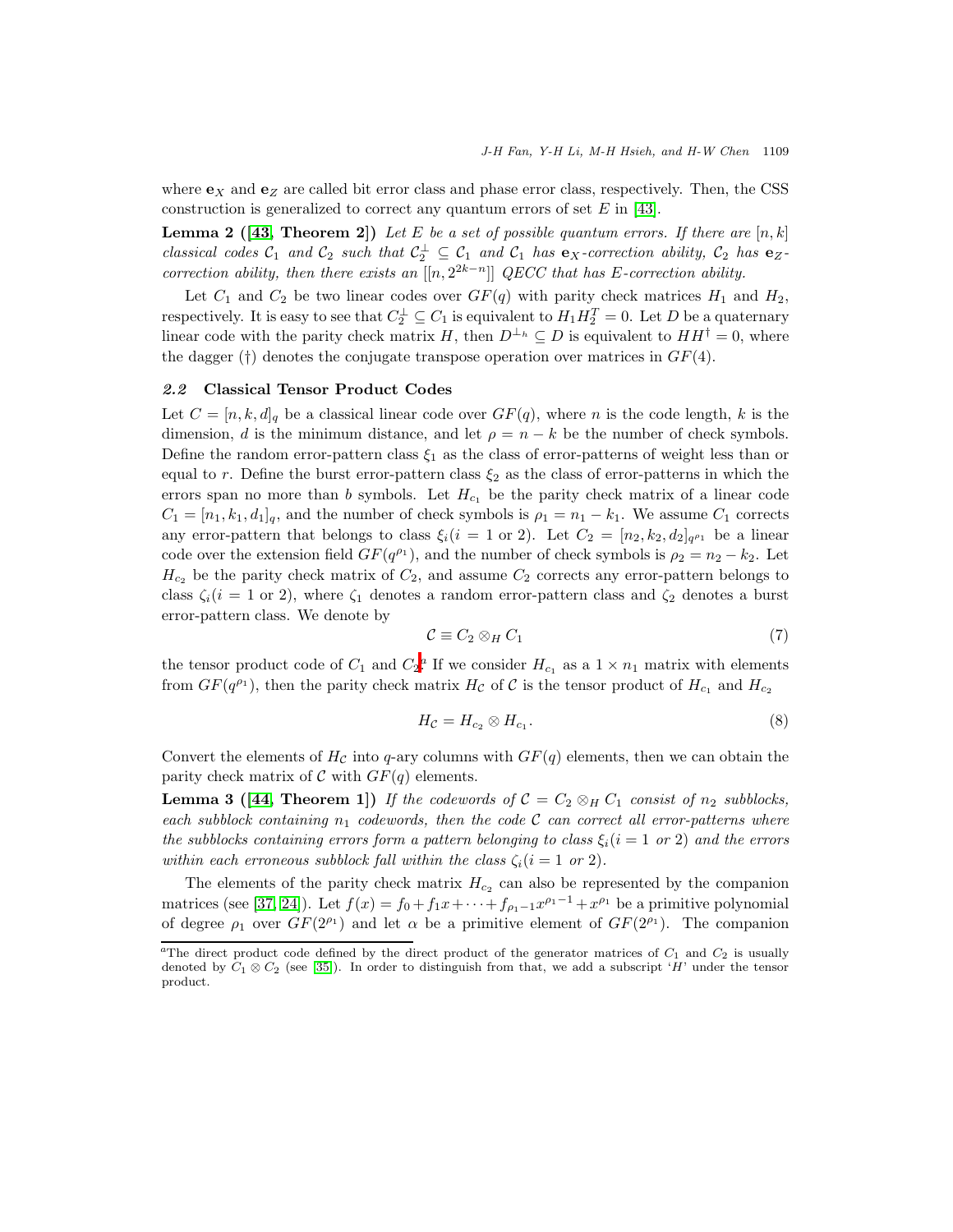matrix M of  $f(x)$  is defined to be the  $\rho_1 \times \rho_1$  matrix, see Ref. [\[35,](#page-17-15) Ch.4],

<span id="page-5-1"></span>
$$
M = \begin{bmatrix} 0 & 1 & 0 & \cdots & 0 \\ 0 & 0 & 1 & \cdots & 0 \\ \vdots & \vdots & \vdots & \ddots & \vdots \\ 0 & 0 & 0 & \cdots & 1 \\ f_0 & f_1 & f_2 & \cdots & f_{\rho_1-1} \end{bmatrix}_{\rho_1 \times \rho_1}
$$
 (9)

Then for any element  $a = \alpha^i$  of  $GF(2^{\rho_1})$ , the companion matrix of a is denoted by  $[a] = M^i$ , a  $\rho_1 \times \rho_1$  matrix with  $GF(2)$  elements. Denote the parity check matrix of the component code  $C_2$  by  $H_{c_2} = (b_{ij})_{\rho_2 \times n_2}$  with  $GF(2^{\rho_1})$  elements, i.e.,  $b_{ij} \in GF(2^{\rho_1})$  for  $1 \le i \le \rho_2$  and  $1 \leq j \leq n_2$ . We use the notation in [\[37\]](#page-17-7) and denote by  $[H_{c_2}] = ([b_{ij}])_{\rho_1 \rho_2 \times \rho_1 n_2}$  the companion matrix representation of  $H_{c_2}$ . Then the parity check matrix  $H_{\mathcal{C}}$  of a binary TPC can be defined by

<span id="page-5-3"></span>
$$
H_{[C]} = [H_{c_2}^t] \otimes H_{c_1}
$$
  
\n
$$
= \begin{bmatrix} [b_{11}^t] H_{c_1} & [b_{12}^t] H_{c_1} & \cdots & [b_{1n_2}^t] H_{c_1} \\ [b_{21}^t] H_{c_1} & [b_{22}^t] H_{c_1} & \cdots & [b_{2n_2}^t] H_{c_1} \\ \vdots & \vdots & \vdots & \vdots \\ [b_{\rho_2 1}^t] H_{c_1} & [b_{\rho_2 2}^t] H_{c_1} & \cdots & [b_{\rho_2 n_2}^t] H_{c_1} \end{bmatrix},
$$
\n(10)

where the matrix  $[H_{c_2}^t]$  is obtained by transposing the component companion matrices of  $[H_{c_2}]$ , and  $[b_{ij}^t]$  denotes by the transpose of  $[b_{ij}]$ .

According to [\[32\]](#page-17-16), the companion matrix can also be defined to be the transpose of [\(9\)](#page-5-1), alternately. Therefore, the parity check matrix  $H<sub>C</sub>$  of a binary TPC can also be defined alternately without transposing the companion matrices, i.e.,

<span id="page-5-4"></span>
$$
H_{[C]} \equiv [H_{c_2}] \otimes H_{c_1}
$$
\n
$$
= \begin{bmatrix}\n[b_{11}]H_{c_1} & [b_{12}]H_{c_1} & \cdots & [b_{1n_2}]H_{c_1} \\
[b_{21}]H_{c_1} & [b_{22}]H_{c_1} & \cdots & [b_{2n_2}]H_{c_1} \\
\vdots & \vdots & \vdots & \vdots \\
[b_{\rho_2 1}]H_{c_1} & [b_{\rho_2 2}]H_{c_1} & \cdots & [b_{\rho_2 n_2}]H_{c_1}\n\end{bmatrix}.
$$
\n(11)

Typically, the minimum distance of the resultant TPCs is bounded by the minimum distance of the component codes, and the code length and the number of check symbols get multiplied.

<span id="page-5-2"></span>**Lemma 4** ([\[44,](#page-17-3) [24\]](#page-17-5)) Let  $C_1 = [n_1, k_1, d_1]_q$  and  $C_2 = [n_2, k_2, d_2]_{q^{p_1}}$  be two linear codes, and the numbers of check symbols are  $\rho_1 = n_1 - k_1$  and  $\rho_2 = n_2 - k_2$ , respectively. Then the tensor product code  $C = C_2 \otimes_H C_1$  has parameters  $[n_1n_2, n_1n_2 - \rho_1\rho_2, \min\{d_1, d_2\}]_q$ .

## <span id="page-5-0"></span>3 Quantum Tensor Product Codes

<span id="page-5-5"></span>In general, a classical TPC can be constructed from arbitrary two shorter codes over the same field or with one of the component codes over the extension field. In [\[17\]](#page-16-14), QTPCs based on self-orthogonal tensor product codes with component codes over the same field were constructed.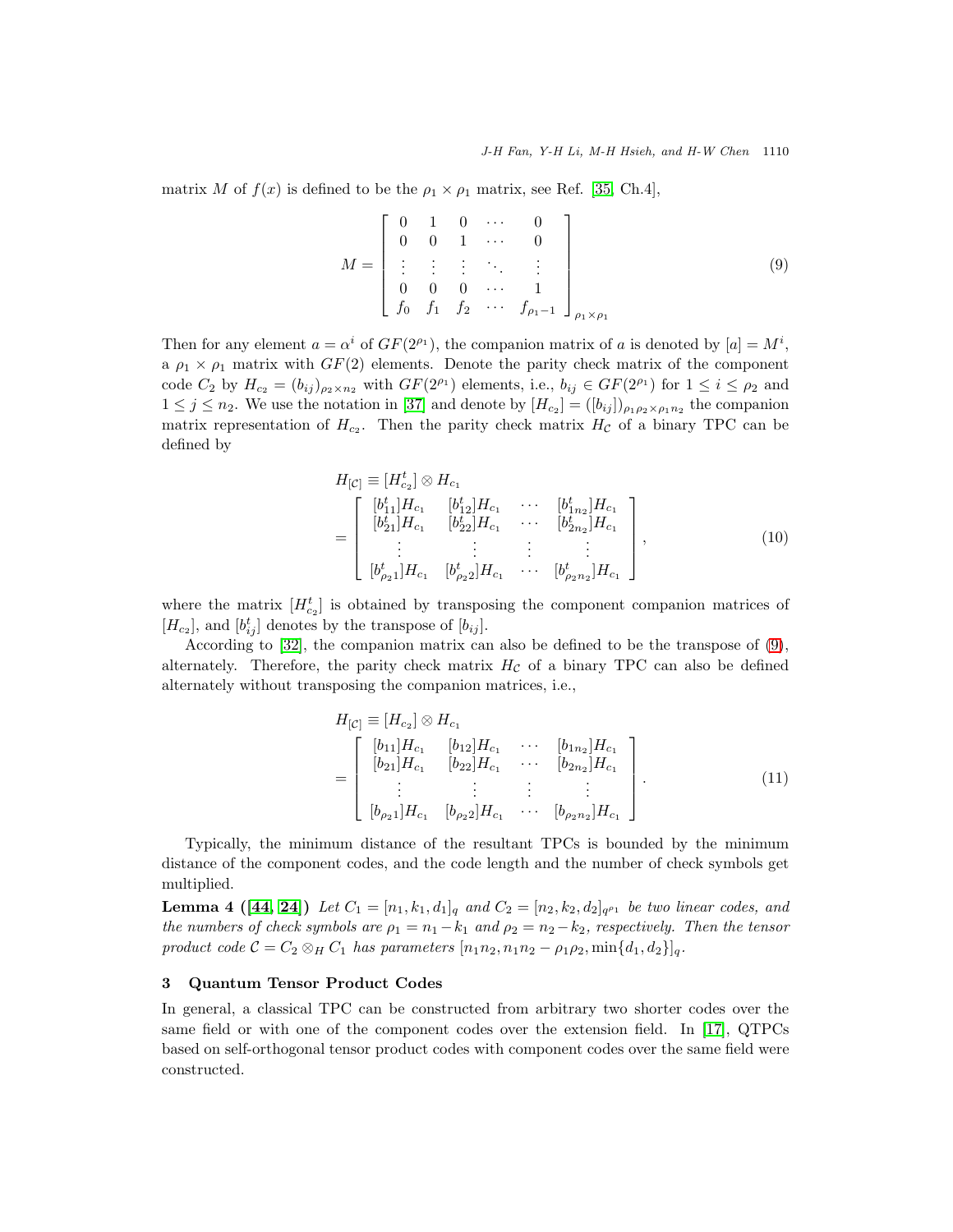**Lemma 5** ([\[17\]](#page-16-14)) Let  $H_{c_1}$  and  $H_{c_2}$  be the parity check matrices of two classical linear codes  $C_1$  and  $C_2$  over  $GF(q)$ , respectively. Denote by  $H = H_1 \otimes H_2$  the tensor product of  $H_1$  and  $H_2$ . Let C be the tensor product code of  $C_1$  and  $C_2$  with the parity check matrix given by H, then  $C^{\perp} \subseteq C$  if and only if  $C_1^{\perp} \subseteq C_1$  (or  $C_2^{\perp} \subseteq C_2$ ), and  $C^{\perp_h} \subseteq C$  if and only if  $C_1^{\perp_h} \subseteq C_1$  $(or C_2^{\perp_h} \subseteq C_2).$ 

While considering TPCs with one of the component codes over the extension field, we show that if one of the component codes satisfies certain dual-containing conditions, the resultant TPCs can also be dual contained.

Let  $\alpha$  be a primitive element of  $GF(q^{\rho_1})$  and assume that the basis used for vector representation of elements in  $GF(q^{\rho_1})$  is  $\{1, \alpha, \alpha^2, \dots, \alpha^{\rho_1-1}\}\$ . We define the bijective map [\[35,](#page-17-15) [32\]](#page-17-16)  $\psi: GF(q^{\rho_1}) \mapsto GF(q)^{\rho_1}$  as

$$
\psi(\beta) = \psi(a_0 + a_1\alpha + \dots + a_{\rho_1 - 1}\alpha^{\rho_1 - 1})
$$
  
\n
$$
\equiv (a_0, a_1, \dots, a_{\rho_1 - 1})^T,
$$
\n(12)

where  $\beta = a_0 + a_1 \alpha + \cdots + a_{\rho_1 - 1} \alpha^{\rho_1 - 1}$  is an element of  $GF(q^{\rho_1})$ ,  $a_i \in GF(q)$  for  $0 \le i \le \rho_1 - 1$ , and  $T$  is a transpose of vector.

For the parity check matrix  $H = (\alpha_{ij})_{k \times n}$  of code C over  $GF(q^{\rho_1})$ , we denote by

$$
\psi(H) \equiv (\psi(\alpha_{ij}))_{k\rho_1 \times n}
$$

the matrix with elements converted from H under  $\psi$ , and we denote by  $\psi(C)$  the corresponding subfield subcode with parity check matrix  $\psi(H)$ . The inverse map of  $\psi$  can be defined as

$$
\psi^{-1}: GF(q)^{\rho_1} \mapsto GF(q^{\rho_1}) \tag{13}
$$

based on the same basis  $\{1, \alpha, \alpha^2, \dots, \alpha^{\rho_1-1}\}\.$  For the matrix  $H_{c_1} = (c_{ij})_{\rho_1 \times n}$  with  $GF(q)$ elements, we denote by

$$
\psi^{-1}(H_{c_1}) \equiv (\psi^{-1}(col_j))_{1 \times n}
$$

the matrix with elements converted from  $H_{c_1}$  under  $\psi^{-1}$ , where  $col_j = (c_{1j}, c_{2j}, \ldots, c_{\rho_{1}j})^T$ for  $1 \leq j \leq n$ . Then the q-ary  $\rho_1 \times n_1$  parity check matrix  $H_{c_1}$  of  $C_1$  can be considered as a  $1 \times n_1$  matrix  $\psi^{-1}(H_{c_1})$  with elements from  $GF(q^{\rho_1})$ , and  $H_{\mathcal{C}} = H_{c_2} \otimes \psi^{-1}(H_{c_1})$  is a  $\rho_2 \times n_1 n_2$  matrix with elements from  $GF(q^{\rho_1})$ . If we replace the elements of  $H_c$  by  $\rho_1$ -tuples based on the same basis over  $GF(q^{\rho_1})$ , then we can get a  $\rho_1 \rho_2 \times n_1 n_2$  matrix  $\psi(H_{\mathcal{C}})$  with  $GF(q)$  elements. Then the null space of the  $\rho_1 \rho_2 \times n_1 n_2$  q-ary matrix  $\psi(H_{\mathcal{C}})$  corresponds to a q-ary TPC with parameters  $\mathcal{C} = [n_1 n_2, n_1 n_2 - \rho_1 \rho_2]_q$ .

<span id="page-6-0"></span>**Lemma 6** Let  $C_1 = [n_1, k_1, d_1]_q$  be a q-ary linear code, and let  $C_2 = [n_2, k_2, d_2]_{q^{p_1}}$  be a linear code over the extension field  $GF(q^{\rho_1})$ , and the numbers of check symbols are  $\rho_1 = n_1 - k_1$ and  $\rho_2 = n_2 - k_2$ , respectively. Let  $C = C_2 \otimes_H C_1$  be the tensor product code of  $C_1$  and  $C_2$ . If  $C_1^{\perp} \subseteq C_1$  (or  $\psi(C_2)^{\perp} \subseteq \psi(C_2)$ ), then  $C^{\perp} \subseteq C$ ; If  $C_1^{\perp_h} \subseteq C_1$  (or  $\psi(C_2)^{\perp_h} \subseteq \psi(C_2)$ ), then  $\mathcal{C}^{\perp_h} \subseteq \mathcal{C}.$ 

**Proof.** Let  $H_{c_1} = (a_{ij})_{\rho_1 \times n_1}$  be the parity check matrix of  $C_1$  with  $GF(q)$  elements. Then  $\psi^{-1}(H_{c_1}) = [\alpha_1 \ \alpha_2 \ \dots \ \alpha_{n_1}]$  is a  $1 \times n_1$  array over  $GF(q^{\rho_1})$ . Let  $H_{c_2} = (\beta_{ij})_{\rho_2 \times n_2}$  be the parity check matrix of  $C_2$  with elements from the extension field  $GF(q^{\rho_1})$ . Then the tensor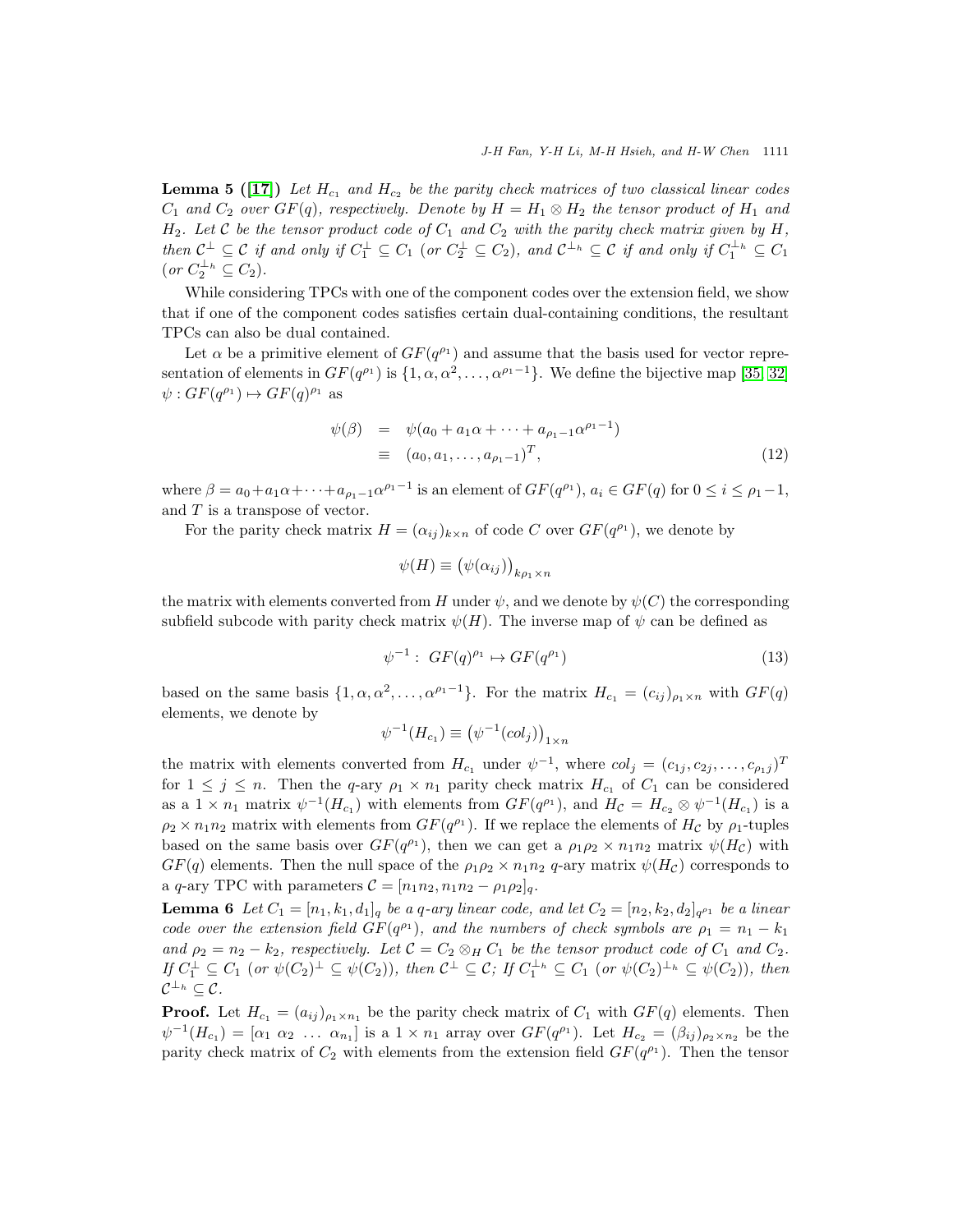product of  $H_{c_2}$  and  $\psi^{-1}(H_{c_1})$  is given by

<span id="page-7-0"></span>
$$
H_C = H_{c_2} \otimes \psi^{-1}(H_{c_1})
$$
  
=  $\left[\beta_{ij}\right[\alpha_1 \alpha_2 \dots \alpha_{n_1}]\right]_{\rho_2 \times n_1 n_2}$ , (14)

and we have

$$
\psi(H_{\mathcal{C}}) = \left[ \psi(\beta_{ij} [\alpha_1 \alpha_2 \dots \alpha_{n_1}]) \right]_{\rho_1 \rho_2 \times n_1 n_2}.
$$
\n(15)

- i) Since  $H_{c_1}$  is a parity check matrix of  $C_1$  over  $GF(q)$ , then  $\psi^{-1}(H_{c_1})$  is a parity check matrix over  $GF(q^{\rho_1})$ . It is easy to see that  $\beta_{ij}\psi^{-1}(H_{c_1})$  is also a parity check matrix of  $C_1$  over  $GF(q^{\rho_1})$ , where  $1 \leq i \leq \rho_2$  and  $1 \leq j \leq n_2$ . Therefore,  $\psi(\beta_{ij}\psi^{-1}(H_{c_1}))$  is also a parity check matrix of  $C_1$  over  $GF(q)$ . Then we have  $\psi(\beta_{ij}\psi^{-1}(H_{c_1})) = A_{ij} \cdot H_{c_1}$ , where  $A_{ij}$  is an invertible  $\rho_1 \times \rho_1$  matrix over  $GF(q)$ . Therefore,  $\psi(\beta_{ij}\psi^{-1}(H_{c_1}))\psi(\beta_{st}\psi^{-1}(H_{c_1}))^T =$  $A_{ij}H_{c_1}H_{c_1}^T A_{st}^T = 0$  if and only if  $H_{c_1}H_{c_1}^T = 0$  for  $1 \le i, s \le \rho_2$  and  $1 \le j, t \le n_2$ . It follows that  $\psi(H_{\mathcal{C}})\psi(H_{\mathcal{C}})^{T}=0.$
- ii) We rearrange columns of the parity check matrix [\(14\)](#page-7-0) as follows  $H'_{\mathcal{C}} = [\alpha_i H_{c_2}]_{\rho_2 \times n_1 n_2} =$  $\psi^{-1}(H_{c_1}) \otimes H_{c_2}$ . It follows that  $\psi(H'_{\mathcal{C}}) = \big[\psi(\alpha_i H_{c_2})\big]_{\rho_1 \rho_2 \times n_1 n_2}$ . Then we have  $\psi(\alpha_i H_{c_2}) =$  $B_i \cdot \psi(H_{c_2}),$  where  $B_i$  is an invertible  $\rho_1 \rho_2 \times \rho_1 \rho_2$  matrix over  $GF(q)$ . Therefore,  $\psi(\alpha_i H_{c_2}) \psi(\alpha_i H_{c_2})^T = B_i \psi(H_{c_2}) \psi(H_{c_2})^T B_i^T = 0$  if and only if  $\psi(H_{c_2}) \psi(H_{c_2})^T = 0$ . It follows that  $\psi(H'_{\mathcal{C}})\psi(H'_{\mathcal{C}})^T=0$ . Since  $H'_{\mathcal{C}}$  contains the same columns of  $H_{\mathcal{C}}$  with different permutations of columns, we also have  $\psi(H_{\mathcal{C}})\psi(H_{\mathcal{C}})^{T}=0$ .

Therefore, we have  $C^{\perp} \subseteq C$ . If  $C_1^{\perp_h} \subseteq C_1$  (or  $\psi(C_2)^{\perp_h} \subseteq \psi(C_2)$ ), then  $C^{\perp_h} \subseteq C$  can be obtained similarly. ⊓⊔

From Lemma [6,](#page-6-0) we know that if the component code  $C_1$  is dual (or Hermitian dual) contained, then there are no further restrictions such as the dual-containing restrictions on the component code  $C_2$ . Therefore, we can combine an arbitrary linear code over the extension field, such as an MDS code or a  $q^{\rho_1}$ -ary LDPC code, with a dual-containing binary or quaternary linear code to construct QTPCs using the CSS construction or Hermitian construction. On the other hand, if the component code  $C_2$  satisfies  $\psi(C_2)^{\perp} \subseteq \psi(C_2)$  (or  $\psi(C_2)^{\perp_h} \subseteq \psi(C_2)$ ), then  $C_1$  can be chosen arbitrarily without the dual-containing restriction.

<span id="page-7-1"></span>**Theorem 2** Let  $C_1 = [n_1, k_1, d_1]_q$  be a q-ary linear code, and let  $C_2 = [n_2, k_2, d_2]_{q^{\rho_1}}$  be a linear code over the extension field  $GF(q^{\rho_1})$ , and the numbers of check symbols are  $\rho_1 = n_1 - k_1$ and  $\rho_2 = n_2 - k_2$ , respectively. If  $q = 2$  and  $C_1^{\perp} \subseteq C_1$  (or  $\psi(C_2)^{\perp} \subseteq \psi(C_2)$ ), then there exists a pure QTPC with parameters  $Q = [[n_1n_2, n_1n_2 - 2\rho_1\rho_2, \min\{d_1, d_2\}]]$ . If  $q = 4$  and  $C_1^{\perp_h} \subseteq C_1$  $(or \psi(C_2)^{\perp_h} \subseteq \psi(C_2)),$  then there also exists a pure QTPC with the same parameters.

**Proof.** Let  $C = C_2 \otimes_H C_1$  be the tensor product code of  $C_1$  and  $C_2$ . If  $q = 2$  and if  $C_1^{\perp} \subseteq C_1$ or  $\psi(C_2)^{\perp} \subseteq \psi(C_2)$ , then  $\mathcal{C}^{\perp} \subseteq \mathcal{C}$  by Lemma [6.](#page-6-0) Combining Lemma [1](#page-3-1) and Lemma [4,](#page-5-2) we know that there exists a QTPC with parameters  $Q = [[n_1n_2, n_1n_2 - 2\rho_1\rho_2, \geq \min\{d_1, d_2\}]]$ . Let  $H_{c_1}$  and  $H_{c_2}$  be the parity check matrices of  $C_1$  and  $C_2$ , respectively, then  $C^{\perp}$  has a generator matrix  $[H_{c_2}] \otimes H_{c_1}$ , and  $C^{\perp}$  is a concatenated code with  $C_1^{\perp}$  as the inner code and with  $C_2^{\perp}$  as the outer code from [\[37\]](#page-17-7). Therefore,  $C^{\perp}$  has minimum distance  $d^{\perp} = d_1^{\perp} d_2^{\perp}$ , where  $d_1^{\perp}$  and  $d_2^{\perp}$  are the dual minimum distances of  $C_1$  and  $C_2$ , respectively. Since  $C_1^{\perp} \subseteq C_1$  or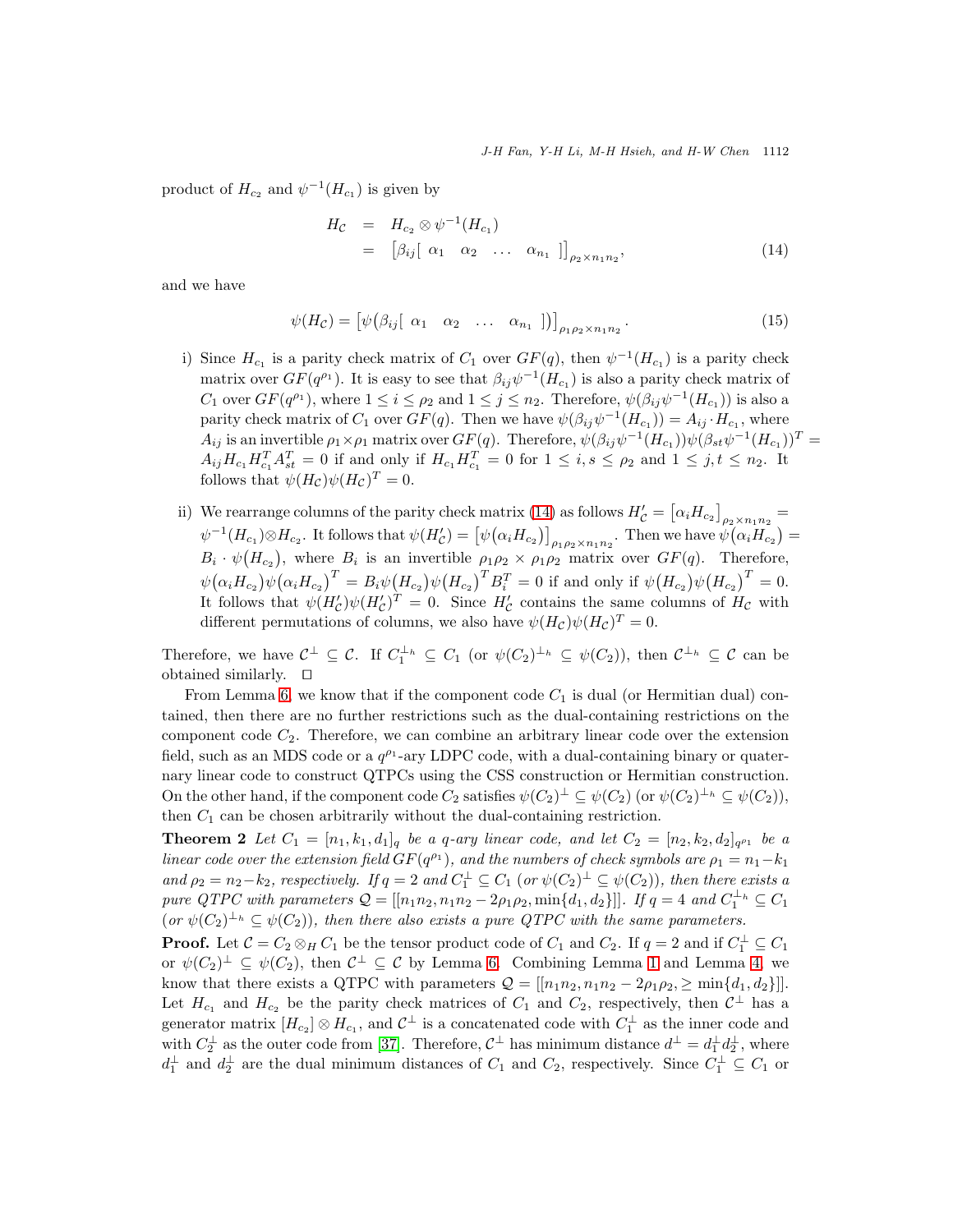| $\boldsymbol{m}$ | n <sub>1</sub> | $n_2$                         | $\delta_1$     | $\eta_1$       | $\eta_2$       | QTPCs $\mathcal{Q}$             | $CQCs$ $CO$                                           |
|------------------|----------------|-------------------------------|----------------|----------------|----------------|---------------------------------|-------------------------------------------------------|
| $\overline{5}$   | 31             | $23 \leq n_2 \leq 2^{15} + 1$ | $\overline{7}$ | $\overline{2}$ | 3              | $[[31n_2, 31n_2 - 180, 7]]$     | $[[31n_2, 28n_2 - 112, 6]]$                           |
| 5                | 31             | $13 \leq n_2 \leq 2^{15} + 1$ | 6              | $\overline{2}$ | 3              | $[[31n_2, 31n_2 - 150, 6]]$     | $[[31n_2, 28n_2 - 112, 6]]$                           |
| 5                | 31             | $8 \leq n_2 \leq 2^{10} + 1$  | $\overline{5}$ | $\overline{2}$ | $\overline{2}$ | $[31n_2, 31n_2 - 80, 5]$        | $[31n_2, 28n_2 - 56, 4]$                              |
| 5                | 31             | $2\leq n_2\leq 2^{10}+1$      | 4              | $\overline{2}$ | $\overline{2}$ | $[[31n_2, 31n_2 - 60, 4]]$      | $[[31n_2, 28n_2 - 56, 4]]$                            |
| 6                | 63             | $7 \leq n_2 \leq 4^{15} + 1$  | $\overline{7}$ | $\overline{2}$ | 3              | $[[63n_2, 63n_2 - 180, 7]]$     | $[[63n_2, 60n_2 - 240, 6]]$                           |
| 6                | 63             | $6 \leq n_2 \leq 4^{15} + 1$  | 6              | $\overline{2}$ | 3              | $[[63n_2, 63n_2 - 150, 6]]$     | $[[63n_2, 60n_2 - 240, 6]]$                           |
| 6                | 63             | $5 \leq n_2 \leq 4^9 + 1$     | 5              | $\overline{2}$ | $\overline{2}$ | $[[63n_2, 63n_2 - 72, 5]]$      | $[[63n_2, 60n_2 - 120, 4]]$                           |
| 6                | 63             | $4 \leq n_2 \leq 4^9 + 1$     | 4              | $\overline{2}$ | $\overline{2}$ | $[[63n_2, 63n_2 - 54, 4]]$      | $\left[ \left[ 63n_2, 60n_2 - 120, 4 \right] \right]$ |
| $\overline{7}$   | 127            | $34\leq n_2\leq 2^{49}+1$     | 15             | 3              | $\overline{5}$ | $[[127n_2, 127n_2 - 1372, 15]]$ | $[[127n_2, 113n_2 - 904, 15]]$                        |
| 7                | 127            | $14\leq n_2\leq 2^{49}+1$     | 14             | $\overline{2}$ | $\overline{7}$ | $[[127n_2, 127n_2 - 1274, 14]]$ | $[[127n_2, 124n_2 - 1488, 14]]$                       |
| $\overline{7}$   | 127            | $13 \leq n_2 \leq 2^{42} + 1$ | 13             | $\overline{2}$ | 6              | $[[127n_2, 127n_2 - 1008, 13]]$ | $[[127n_2, 124n_2 - 1240, 12]]$                       |
| $\overline{7}$   | 127            | $18 \leq n_2 \leq 2^{42} + 1$ | 12             | 3              | $\overline{4}$ | $[[127n_2, 127n_2 - 924, 12]]$  | $[[127n_2, 113n_2 - 678, 12]]$                        |
| $\overline{7}$   | 127            | $11 \leq n_2 \leq 2^{35} + 1$ | 11             | $\overline{2}$ | 5              | $[[127n_2, 127n_2 - 700, 11]]$  | $[[127n_2, 124n_2 - 992, 10]]$                        |
| $\overline{7}$   | 127            | $10 \leq n_2 \leq 2^{35} + 1$ | 10             | $\overline{2}$ | 5              | $[[127n_2, 127n_2 - 630, 10]]$  | $[[127n_2, 124n_2 - 992, 10]]$                        |

<span id="page-8-1"></span>Table 1. Comparisons between QTPCs and CQCs, where QTPCs are constructed based on dualcontaining BCH codes and MDS codes, and CQCs are obtained by Ref. [\[28,](#page-17-9) [18\]](#page-16-16).

 $\psi(C_2)^\perp \subseteq \psi(C_2)$ , there must be  $d^\perp > \min\{d_1, d_2\}$ , if  $d_1^\perp, d_2^\perp > 1$ . Hence  $\mathcal Q$  is pure and has exact minimum distance equal to  $\min\{d_1, d_2\}.$ 

If  $q = 4$  and if  $C_1^{\perp_h} \subseteq C_1$  or  $\psi(C_2)^{\perp_h} \subseteq \psi(C_2)$ , then  $C^{\perp_h} \subseteq C$  by Lemma [6.](#page-6-0) We can obtain a pure QTPC with parameters  $\mathcal{Q} = [[n_1n_2, n_1n_2 - 2\rho_1\rho_2, \min\{d_1, d_2\}]$  by using the Hermitian construction. ⊓⊔

<span id="page-8-0"></span>If we use the companion matrix representation to represent the parity check matrix of a binary TPC, we can get the following result.

**Theorem 3** Let  $H_{c_1}$  be the parity check matrix of a binary linear code  $C_1 = [n_1, k_1, d_1]$ , and let  $H_{c_2}$  be the parity check matrix of a linear code  $C_2 = [n_2, k_2, d_2]_{2^{p_1}}$  over the extension field  $GF(2^{\rho_1})$ , where  $\rho_1 = n_1 - k_1$  is the number of check symbols of  $C_1$ . If the component code  $C_2$ satisfies  $C_2^{\perp} \subseteq C_2$ , and  $H_{c_1} H_{c_1}^T$  is of full rank, then there exists a pure QTPC with parameters  $Q = [[n_1n_2, n_1n_2 - 2\rho_1\rho_2, \min\{d_1, d_2\}]].$ 

**Proof.** Let  $C = C_2 \otimes C_1$  be the tensor product code of  $C_1$  and  $C_2$ , and let  $H_{[C]}$  in [\(10\)](#page-5-3) be a parity check matrix of C. Denote the product of  $H_{c_1}$  and  $H_{c_1}^T$  by  $S = H_{c_1} H_{c_1}^T$ . We know that there exists an invertible matrix L such that LS is an identity matrix, i.e.,  $LS = I_{\rho_1}$ , where  $I_{\rho_1}$  is a  $\rho_1 \times \rho_1$  identity matrix. It follows that  $LH_{c_1}H_{c_1}^T = LS = I_{\rho_1}$ . Let  $\mathcal{C}_L$ be a TPC which has the same parameters with  $\mathcal C$  by replacing the component matrix  $H_{c_1}$ in  $H_{\lbrack C\rbrack}$  with  $LH_{c_1}$ . Denote by  $H_{\lbrack C_L\rbrack}$  the parity check matrix of  $\mathcal{C}_L$  and we use [\(11\)](#page-5-4) with untransposed companion matrices as the parity check matrix of  $C_L$ . Then C and  $C_L$  have the same parameters and error control abilities but have different parity check matrix structures. If  $C_2^{\perp} \subseteq C_2$ , then  $H_{c_2}H_{c_2}^T = 0$ . It is easy to very that this is equal to  $[H_{c_2}][H_{c_2}^t]^T = 0$ . It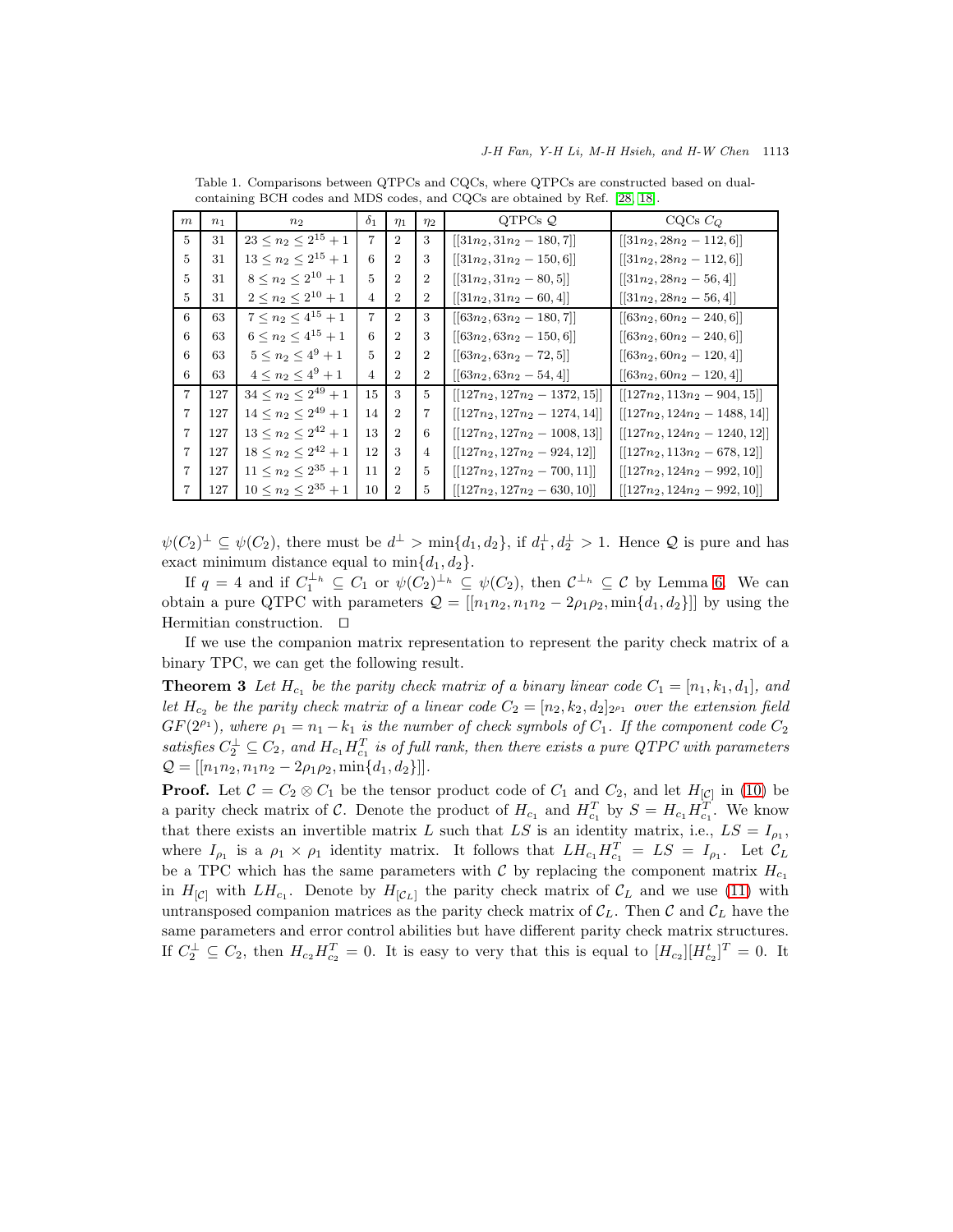<span id="page-9-1"></span>

| Component<br>Codes $C_1$ | Inner Quantum<br>Codes $Q_1$ | $n_2$                         | QTPCs $\mathcal Q$           | $CQCs$ $C_Q$                 |
|--------------------------|------------------------------|-------------------------------|------------------------------|------------------------------|
| $[16, 9, 6]_4$           | [[16, 14, 2]]                | $8 \leq n_2 \leq 2^{14}+1$    | $[[16n_2, 16n_2 - 70, 6]]$   | $[[16n_2, 14n_2 - 56, 6]]$   |
| $[18, 9, 8]_4$           | [[18, 16, 2]]                | $16 \leq n_2 \leq 2^{16} + 1$ | $[[18n_2, 18n_2 - 126, 8]]$  | $[[18n_2, 16n_2 - 96, 8]]$   |
| $[27, 15, 9]_4$          | [[27, 20, 3]]                | $17 \leq n_2 \leq 2^{20} + 1$ | $[[27n_2, 27n_2 - 192, 9]]$  | $[[27n_2, 20n_2 - 80, 9]]$   |
| $[28, 15, 10]_4$         | [[28, 26, 2]]                | $14 \leq n_2 \leq 2^{26} + 1$ | $[[28n_2, 28n_2 - 234, 10]]$ | $[[28n_2, 26n_2 - 208, 10]]$ |
| $[30, 15, 12]_4$         | [[30, 23, 3]]                | $28 \leq n_2 \leq 2^{23} + 1$ | $[[30n_2, 30n_2 - 330, 12]]$ | $[[30n_2, 23n_2 - 138, 12]]$ |
| $[44, 22, 14]_4$         | [[44, 42, 2]]                | $35 \leq n_2 \leq 2^{42} + 1$ | $[[44n_2, 44n_2 - 572, 14]]$ | $[[44n_2, 42n_2 - 504, 14]]$ |
| $[53,27,15]_4$           | [[53, 45, 3]]                | $47 \leq n_2 \leq 2^{45} + 1$ | $[[53n_2, 53n_2 - 728, 15]]$ | $[[53n_2, 45n_2 - 360, 15]]$ |

Table 2. Comparisons between QTPCs and CQCs derived from online code tables in [\[15\]](#page-16-20).

follows that  $\sum_{k=1}^{n_2} [b_{ik}][b_{jk}] = 0$  for all  $1 \le i, j \le \rho_2$ . Then there is

$$
\sum_{k=1}^{n_2} ([b_{ik}] L H_{c_1}) ([b_{jk}^t] H_{c_1})^T = \sum_{k=1}^{n_2} [b_{ik}] L H_{c_1} H_{c_1}^T [b_{jk}]
$$
  

$$
= \sum_{k=1}^{n_2} [b_{ik}] [b_{jk}]
$$
  

$$
= 0
$$
 (16)

for all  $1 \leq i, j \leq \rho_2$ . Therefore, we have  $H_{[C_L]} H_{[C]}^T = 0$  which follows that  $C_L^{\perp} \subseteq C$ .

By combining Lemma [1](#page-3-1) and Lemma [4,](#page-5-2) we know that there exists a QTPC with parameters  $Q = [[n_1n_2, n_1n_2 - 2\rho_1\rho_2, \ge \min\{d_1, d_2\}]]$ . Notice that  $d_{\mathcal{C}_L^{\perp}} = d_{\mathcal{C}^{\perp}} = d_{C_1^{\perp}}d_{C_2^{\perp}} > \min\{d_1, d_2\},$ thus Q is pure and has exact minimum distance min $\{d_1, \bar{d}_2\}$ . □

The dual-containing restriction on  $C_2$  in Theorem [2](#page-7-1) is easy to be verified for RS codes, but for other nonbinary codes it becomes difficult to verify them. In Theorem [3,](#page-8-0) the restriction on  $C_2$  is much easier to be satisfied than that in Theorem [2,](#page-7-1) but one condition is that the product matrix  $H_{c_1} H_{c_1}^T$  needs to be a full rank.

## <span id="page-9-0"></span>4 Code Constructions and Comparisons

In this section we present several constructions of QTPCs based on Theorem [2](#page-7-1) and make comparisons between QTPCs and other classes of QECCs. Firstly, we give two explicit examples to illustrate the construction of QTPCs.

**Example 1** Let  $C_1 = [5, 3, 3]_4$  be a Hermitian dual-containing code over  $GF(4)$  in [[6](#page-16-1)]. Let  $C_2 = [n_2, n_2-2, 3]_{16}$  be an arbitrary MDS code over  $GF(16)$  in [[35](#page-17-15)], where  $3 \leq n_2 \leq 17$ . Then the corresponding  $TPC C = C_2 \otimes_H C_1 = [5n_2, 5n_2 - 4, 3]_4$  is a Hermitian dual-containing code over  $GF(4)$ . Therefore, we can obtain a QTPC with parameters  $\mathcal{Q} = [[5n_2, 5n_2 - 8, 3]]$  for  $3 \leq n_2 \leq 17$ . If  $9 \leq n_2 \leq 17$ , then Q can attain the upper bound in [[15](#page-16-20)].

**Example 2** Let  $C_1 = [n_1, 1, n_1]$  be a binary repetition code. Let  $C_2 = [n_2, n_2 - n_1 + 1, n_1]_{2^{\rho_1}}$ be a narrow-sense RS code over  $GF(2^{\rho_1})$ , where  $n_2 = 2^{\rho_1} - 1$ ,  $\rho_1 = n_1 - 1$ . Then the subfield subcode  $\psi(C_2)$  of RS code  $C_2$  is a narrow-sense BCH code (see [[35](#page-17-15)]). If  $n_1 \leq 2^{\lceil \frac{\rho_1}{2} \rceil} - 1$ , then  $\psi(C_2)$  $\psi(C_2)$  $\psi(C_2)$  is dual contained according to [2]. Therefore, there exists a QTPC with parameters  $[[n_1n_2, n_1n_2 - 2(n_1 - 1)^2, n_1]]$  by Theorem [2.](#page-7-1) For example, we let  $C_1 = [9, 1, 9]$  and let  $C_2 = [255, 247, 9]_{2^8}$  be a narrow-sense RS code over  $GF(2^8)$ , then there exists a QTPC with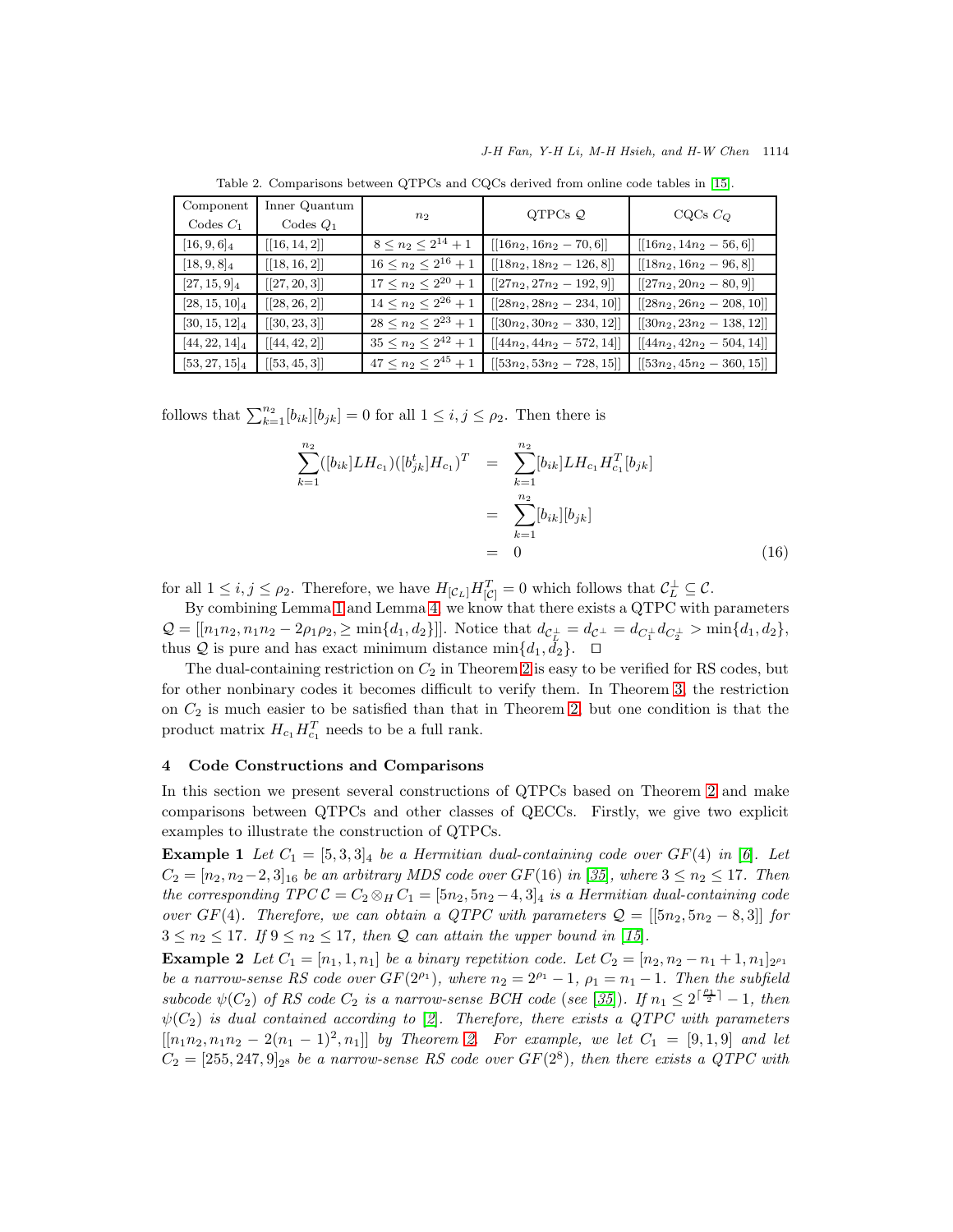parameters  $[[2295, 2167, 9]]$ . The rate is 0.94. In order to construct a CQC with the same length and minimum distance, we choose a binary QECC with parameters  $[[15, 9, 3]]$  from [[15](#page-16-20)] as the inner QECC, and choose a quantum MDS code over  $GF(2^9)$  with parameters  $[[153, 149, 3]]$  as the outer QECC. Then there exists a CQC with parameters  $[[2295, 1341, 9]].$ The rate is 0.58. It is shown that the QTPC has a much higher code rate than the CQC.

#### 4.1 QTPCs derived from dual-containing BCH codes

In order to get larger numbers of comparable QTPCs and CQCs, we use BCH codes as one of the component codes to construct QTPCs and use quantum BCH codes as the inner codes to construct CQCs. Here, we only consider the use of primitive, narrow-sense BCH codes and quantum primitive, narrow-sense BCH codes, respectively.

Let  $C_1$  be a binary primitive, narrow-sense BCH code with length  $n_1 = 2^m - 1$  and design distance  $3 \leq \delta_1 \leq 2^{\lceil m/2 \rceil} - 1$ , and  $m \geq 5$  is odd. According to Ref. [\[2\]](#page-16-17), we know that  $C_1^{\perp} \subseteq C_1$  and  $C_1$  has parameters  $[n_1, n_1 - \rho_1, \ge \delta_1]$ , where the number of check symbols is  $\rho_1 = m[1/2(\delta_1 - 1)].$  Let  $C_2 = [n_2, n_2 - \delta_1 + 1, \delta_1]_{2^{\rho_1}}$  be an MDS code over the extension field  $GF(2^{\rho_1})$  and  $\delta_1 \leq n_2 \leq 2^{\rho_1}+1$ . Then, there exists a QTPC with parameters  $\mathcal{Q} =$  $[[n_1n_2, n_1n_2 - 2\rho_1(\delta_1 - 1), \delta_1]]$  by Theorem [2.](#page-7-1)

If  $\delta_1 \geq 4$ , then we let  $\delta_1 = \eta_1 \eta_2$  or  $\delta_1 - 1 = \eta_1 \eta_2$ , where  $2 \leq \eta_1 \leq \eta_2$ . Correspondingly, we construct a CQC which has the same length and similar minimum distance lower bound with the QTPC above. If  $\eta_1 = 2$ , we let  $D_1 = [[n_1, K_1, 2]]$  be an optimal stabilizer code with dimension  $K_1 = n_1 - 3$  according to Ref. [\[39\]](#page-17-17). If  $\eta_1 > 2$ , we let  $D_1 = [[n_1, K_1, \geq \eta_1]]$  be a quantum BCH code which has dimension  $K_1 = n_1 - 2m[1/2(\eta_1 - 1)]$  and design distance  $\eta_1$  by Theorem 21 in [\[2\]](#page-16-17). We let  $D_2 = [[n_2, n_2 - 2n_2 + 2, n_2]]_{2^{K_1}}$  be a quantum MDS code over the extension field  $GF(2^{K_1})$  and  $\eta_2 \leq n_2 \leq 2^{K_1}+1$  according to Ref. [\[40\]](#page-17-18). Then we have  $\delta_1 \leq n_2 \leq \min\{2^{\rho_1}+1, 2^{K_1}+1\} = 2^{\rho_1}+1$ . Hence, there exist a CQC with parameters  $C_Q = [[n_{1}n_{2}, K_1(n_{2} - 2n_{2} + 2), n_{1}n_{2}]]$ . It is easy to verify that  $K_1(n_{2} - 2n_{2} + 2)$  $n_1n_2 - 2\rho_1(\delta_1 - 1)$  if  $n_2 \ge [(1 - \frac{2}{m})n_1]$ . Thus, QTPCs have larger dimension than CQCs if  $\lceil (1 - \frac{2}{m})n_1 \rceil \leq n_2 \leq 2^{\rho_1} + 1$ . In order to guarantee that QTPCs have larger dimension than the CQCs, we make a loose estimation of lower bound of  $n_2$  here.

If  $m \geq 4$  is even and  $C_1$  is a quaternary primitive, narrow-sense BCH code with length  $n_1 = 4^{m/2} - 1$ , similar results can be obtained by using the Hermitian construction. In Table [1,](#page-8-1) we compute and compare the parameters of QTPCs constructed based on dual-containing BCH codes and those of CQCs. It is easy to see that all the QTPCs in Table [1](#page-8-1) have parameters better than the CQCs, and when code length  $n_2$  becomes larger, QTPCs have much larger dimension than CQCs with the same length and minimum distance. Notice that the lower bound of  $n_2$  in Table [1](#page-8-1) is much smaller than  $\lceil (1 - \frac{2}{m})n_1 \rceil$ .

## 4.2 QTPCs with component codes derived from online code tables and MAGMA

The online code tables in [\[15\]](#page-16-20) provide bounds on the parameters of classical linear codes and additive quantum codes. Almost all of those codes are Best Known Linear Codes (BKLC) or Best Known Quantum Codes (BKQC). Therefore, we can construct QTPCs with component codes  $C_1$  chosen from the code tables in [\[15\]](#page-16-20). From Theorem [1,](#page-3-0) we know that each additive code  $\mathbf{Q} = [[n, k]]$  in [\[15\]](#page-16-20) corresponds to a classical additive code  $\mathbf{D} = [n,(n-k)/2]_4$  that is self-orthogonal with respect to the trace-Hermitian inner product over  $GF(4)$ , i.e.,  $\mathbf{D} \subseteq \mathbf{D}^{\perp_{th}}$ . In particular, if code **D** is linear over  $GF(4)$ , then  $\mathbf{D}^{\perp_{th}}$  is equal to the Hermitian dual code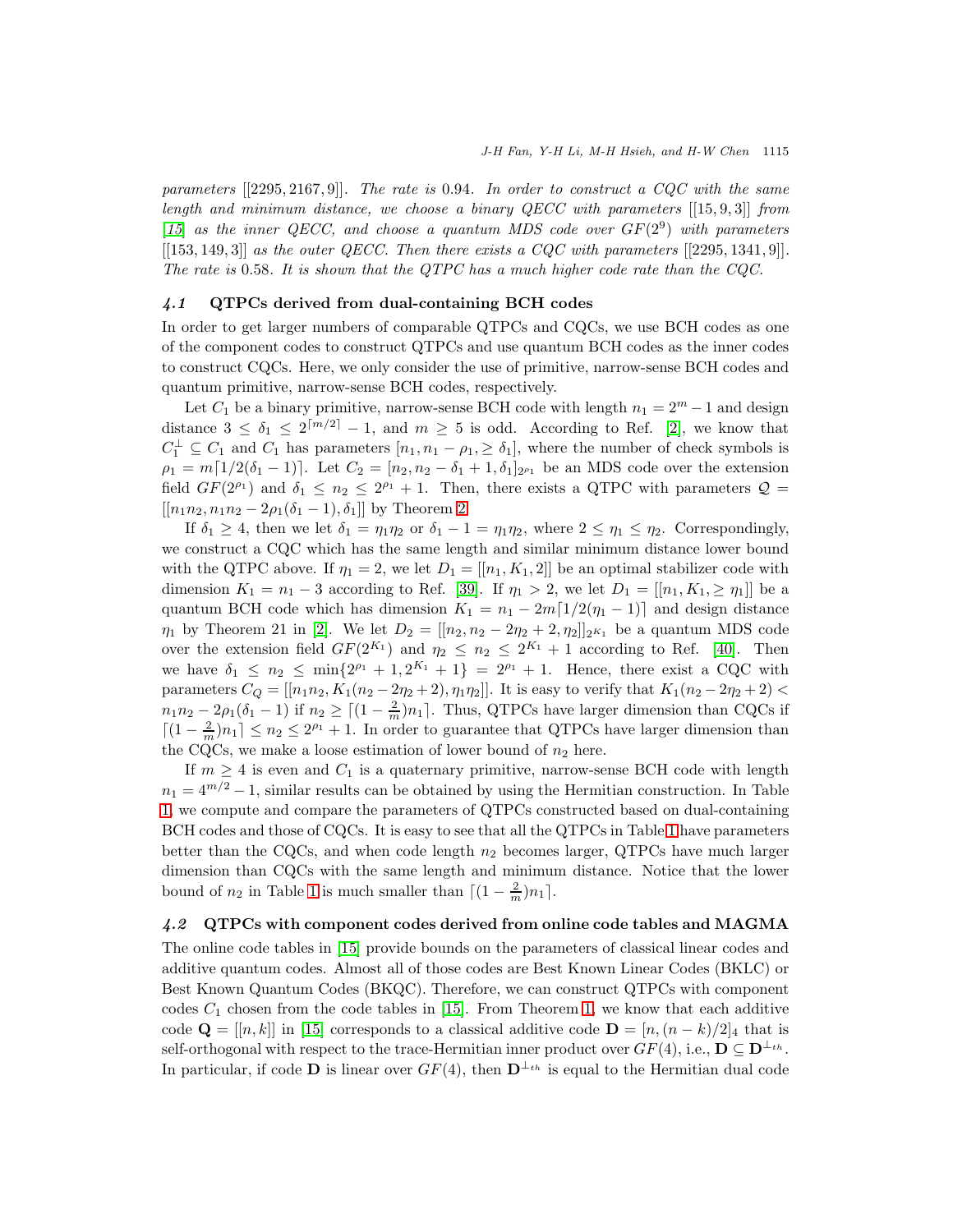| Component       | Component                               | QTPCs $Q$ & Rates $R$                                                                                            | Quantum BCH codes $Q_B$ & Rates R                                                                        |
|-----------------|-----------------------------------------|------------------------------------------------------------------------------------------------------------------|----------------------------------------------------------------------------------------------------------|
| Codes $C_1$     | Codes $C_2$                             |                                                                                                                  |                                                                                                          |
| $[6, 1, 6]_4$   | $[341, 337, 5]_{45}$                    | $[[2^{11} - 2, 2^{11} - 42, 5]], R \approx 0.97949$                                                              | $[[2^{11} - 1, 2^{11} - 45, \ge 5]], R \approx 0.97851$                                                  |
| $[6, 1, 6]_4$   | $\left[ 1023,\, 1018,\, 6 \right]_{4}5$ | $[[6138, 6088, 6]], R \approx 0.99185$                                                                           | $[[6223, 6139, \, \geq \, 5]], \; R \, \approx \, 0.9865$                                                |
| $[11, 6, 5]_4$  | $[744, 740, 5]$ <sub>45</sub>           | $[[2^{13} - 8, 2^{13} - 48, 5]], R \approx 0.99511$                                                              | $[2^{13} - 1, 2^{13} - 53, \ge 5]$ , $R \approx 0.99365$                                                 |
| $[11, 6, 5]_4$  | $[497, 493, 5]$ <sub>45</sub>           | $[[\frac{2^{14}-1}{3}+6,\frac{2^{14}-1}{3}-34,5]], R \approx 0.99268$                                            | $[[\frac{2^{14}-1}{2},\frac{2^{14}-1}{3}-42,\geq5]],\,R\approx0.99231$                                   |
| $[11, 6, 5]_4$  | $[425, 493, 5]$ <sub>45</sub>           | $[[\frac{2^{15}-1}{7}-6,\frac{2^{15}-1}{7}-46,5]], R \approx 0.99017$                                            | $[[\frac{2^{15}-1}{7}, \frac{2^{15}-1}{7} - 60, \geq 5]], R \approx 0.98718$                             |
| $[11, 6, 5]_4$  | $[397, 393, 5]_{45}$                    | $[[\frac{2^{16}-1}{15}-2,\frac{2^{16}-1}{15}-42,5]], R \approx 0.99084$                                          | $[[\frac{2^{16}-1}{15}, \frac{2^{16}-1}{15} - 48, \geq 5]], R \approx 0.98901$                           |
| $[11, 6, 5]_4$  | $[350, 346, 5]_{45}$                    | $[[\frac{2^{16}-1}{17}-5,\frac{2^{16}-1}{17}-45,5]], R \approx 0.98961$                                          | $[[\frac{2^{16}-1}{17}, \frac{2^{16}-1}{17} - 48, \geq 5]], R \approx 0.98755$                           |
| $[12, 6, 6]_4$  | $[2731, 2726, 6]_{46}$                  | $\sqrt{[2^{15}+5,2^{15}-55,6]}$ , $R \approx 0.99817$                                                            | $\overline{[[2^{15}-1,2^{15}-61,\geq 5]],}$ $R\approx 0.99817$                                           |
| $[14, 8, 5]_4$  | $[75, 71, 5]$ <sub>46</sub>             | $[[\frac{2^{15}-1}{31}-7,\frac{2^{15}-1}{31}-55,5]], R \approx 0.95429$                                          | $\frac{[2^{15}-1}{31}, \frac{2^{15}-1}{31} - 60, \geq 5]$ , $R \approx 0.94324$                          |
| $[14, 8, 5]_4$  | $[334, 330, 5]_{46}$                    | $[[\frac{2^{15}-1}{7}-5,\frac{2^{15}-1}{7}-53,5]], R \approx 0.98973$                                            | $[[\frac{2^{15}-1}{7},\frac{2^{15}-1}{7}-60,\geq 5]], R \approx 0.98718$                                 |
| $[14, 8, 5]_4$  | $\left[ 2340, 2336, 5 \right]_{4}$ $_6$ | $[[2^{15}\, -\, 8,\, 2^{15}\, -\, 56,\, 5]],\; R\,\approx\, 0.99853$                                             | $[[2^{15}\, -\, 1,\, 2^{15}\, -\, 61,\, \geq\, 5]],\; R\,\approx\, 0.99817$                              |
| $[17, 9, 7]_4$  | $[663, 659, 7]$ <sub>48</sub>           | $\begin{aligned} &\frac{[2^{20}-1]}{^{\alpha 2}}-4,\frac{2^{20}-1}{93}-100,7]],\ R\approx 0.99148 \end{aligned}$ | $\frac{[2^{20}-1}{93}, \frac{2^{20}-1}{93} - 100, \geq 7]$ , $R \approx 0.99113$                         |
| $[17, 9, 7]_4$  | $[823, 816, 7]$ <sub>48</sub>           | $[[\frac{2^{20}-1}{75}+10, \frac{2^{20}-1}{75}-86, 7]], R \approx 0.99314$                                       | $[[\frac{2^{20}-1}{75},\frac{2^{20}-1}{75}-100,\geq 7]], R \approx 0.99285$                              |
| $[17, 9, 7]_4$  | $[1869, 1863, 7]$ <sub>48</sub>         | $[[\frac{2^{20}-1}{33}-2,\frac{2^{20}-1}{33}-98,7]], R \approx 0.99692$                                          | $[[\frac{2^{20}-1}{33}, \frac{2^{20}-1}{33}-100, \geq 7]], R \approx 0.99685$                            |
| $[17, 9, 7]_4$  | $[7710, 7704, 7]$ <sub>48</sub>         | $[[2^{20} + 1, 2^{20} - 95, 7]], R \approx 0.99991$                                                              | $[[2^{20} - 1, 2^{20} - 101, \ge 7]], R \approx 0.9999$                                                  |
| $[17, 9, 7]_4$  | $[971, 965, 7]$ <sub>48</sub>           | $[[\frac{2^{21}-1}{127}-6,\frac{2^{21}-1}{127}-102,7]], R \approx 0.99418$                                       | $[[\frac{2^{21}-1}{127}, \frac{2^{21}-1}{127}-105, \geq 7]], R \approx 0.99364$                          |
| $[17, 9, 7]_4$  | $\left[ 2518,\, 2512,\, 7 \right]_48$   | $[[\frac{2^{21}-1}{49}+7,\frac{2^{21}-1}{49}-89,7]], R \approx 0.99776$                                          | $[[\frac{2^{21}-1}{49}, \frac{2^{21}-1}{49} - 105, \geq 7]], R \approx 0.99755$                          |
| $[17, 9, 7]_4$  | $[17623, 17617, 7]$ <sub>48</sub>       | $[[\frac{2^{21}-1}{7}-2,\frac{2^{21}-1}{7}-98,7]], R \approx 0.99968$                                            | $\left[\left[\frac{2^{21}-1}{7},\frac{2^{21}-1}{7}-105,\geq\frac{7}{7}\right]\right], R \approx 0.99965$ |
| $[27, 15, 9]_4$ | $[9519, 9511, 9]_{412}$                 | $\left[\frac{2^{29}-1}{2089}+14,\frac{2^{29}-1}{2089}-178,9\right], R \approx 0.99925$                           | $\frac{2^{29}-1}{11^{2089}}, \frac{2^{29}-1}{2089} - 203, \geq 9$ ], $R \approx 0.99921$                 |
| $[27, 15, 9]_4$ | $[18027, 18019, 9]_{A12}$               | $[[\frac{2^{29}-1}{1103}-8, \frac{2^{29}-1}{1103}-200, 9]], R \approx 0.99961$                                   | $[[\frac{2^{29}-1}{1103}, \frac{2^{29}-1}{1103}-203, \geq 9]], R \approx 0.99958$                        |
| $[27, 15, 9]_4$ | $[85340, 85332, 9]_{412}$               | $[[\frac{2^{29}-1}{233}+13,\frac{2^{29}-1}{233}-179,9]], R \approx 0.99992$                                      | $[[\frac{2^{29}-1}{233}, \frac{2^{29}-1}{233}-203, \geq 9]], R \approx 0.99991$                          |

<span id="page-11-0"></span>Table 3. Comparisons between QTPCs and quantum BCH codes. The QPTCs have component codes  $C_1$  and  $C_2$ , where  $C_1$  is chosen from online code tables in [\[15\]](#page-16-20) and the MAGMA database, and  $C_2$  is an MDS code over the extension field from [\[35\]](#page-17-15). The quantum BCH codes are derived from Ref. [\[2,](#page-16-17) [34\]](#page-17-10).

of code **D**, i.e.,  $\mathbf{D}^{\perp_{th}} = \mathbf{D}^{\perp_h}$ . Let  $\mathbf{C} = \mathbf{D}^{\perp_h}$ , then **C** is a Hermitian dual-containing code, i.e.,  $\mathbf{C}^{\perp_h} \subseteq \mathbf{C}$ . Furthermore, if **Q** is pure and has minimum distance d, then **C** has minimum distance d.

In Table [2-](#page-9-1)[4,](#page-12-0) we construct many QTPCs based on the code tables in [\[15\]](#page-16-20) and MAGMA [\[7\]](#page-16-21) (Version 2.21-8, online). We first choose a  $B K Q C Q$  with length less than or equal to 50 from [\[15\]](#page-16-20) or the MAGMA database, then we can get the corresponding classical additive code D over  $GF(4)$ . By using MAGMA, we can determine that if quantum code  $\bf{Q}$  is pure and if code **D** is linear over  $GF(4)$ . If quantum code **Q** is pure and code **D** is linear over  $GF(4)$ , then we get a Hermitian dual-containing code  $\mathbf{C} = \mathbf{D}^{\perp_h}$  which has the same minimum distance with **Q**. All the component codes  $C_1$  in Table [2-](#page-9-1)[4](#page-12-0) except  $C_1 = [6, 1, 6]_4$ ,  $C_1 = [11, 6, 5]$  and  $C_1 = [12, 6, 6]$  in Table [3](#page-11-0) and Table [4](#page-12-0) are trace-Hermitian dual-containing additive codes that correspond to BKQCs  $\bf{Q}$  in [\[15\]](#page-16-20) and the MAGMA database. By using MAGMA, we know that they happen to be linear and Hermitian dual-containing codes over  $GF(4)$ , and have the same minimum distance with the corresponding BKQCs **Q**. The codes  $C_1 = [11, 6, 5]_4$  and  $C_1 = [12, 6, 6]$  in Table [3](#page-11-0) and Table [4](#page-12-0) are BKLCs in the database of MAGMA and it is easy to verify that they are also Hermitian dual-containing codes. All the component codes  $C_2$ used for the construction of QTPCs in Table [2-](#page-9-1)[4](#page-12-0) are MDS codes over the extension field by Ref. [\[35\]](#page-17-15). For the component codes  $C_2 = [341, 337, 5]_{4^5}$  and  $C_2 = [1023, 1018, 6]_{4^5}$  in Table [3,](#page-11-0) it is easy to verify that  $\psi(C_2)^{\perp_h} \subseteq \psi(C_2)$  according to [\[2\]](#page-16-17). In Table [2,](#page-9-1) we use quantum MDS codes from [\[40\]](#page-17-18) as the outer QECCs of CQCs. Therefore, we can obtain a lot of QTPCs from Theorem [2.](#page-7-1)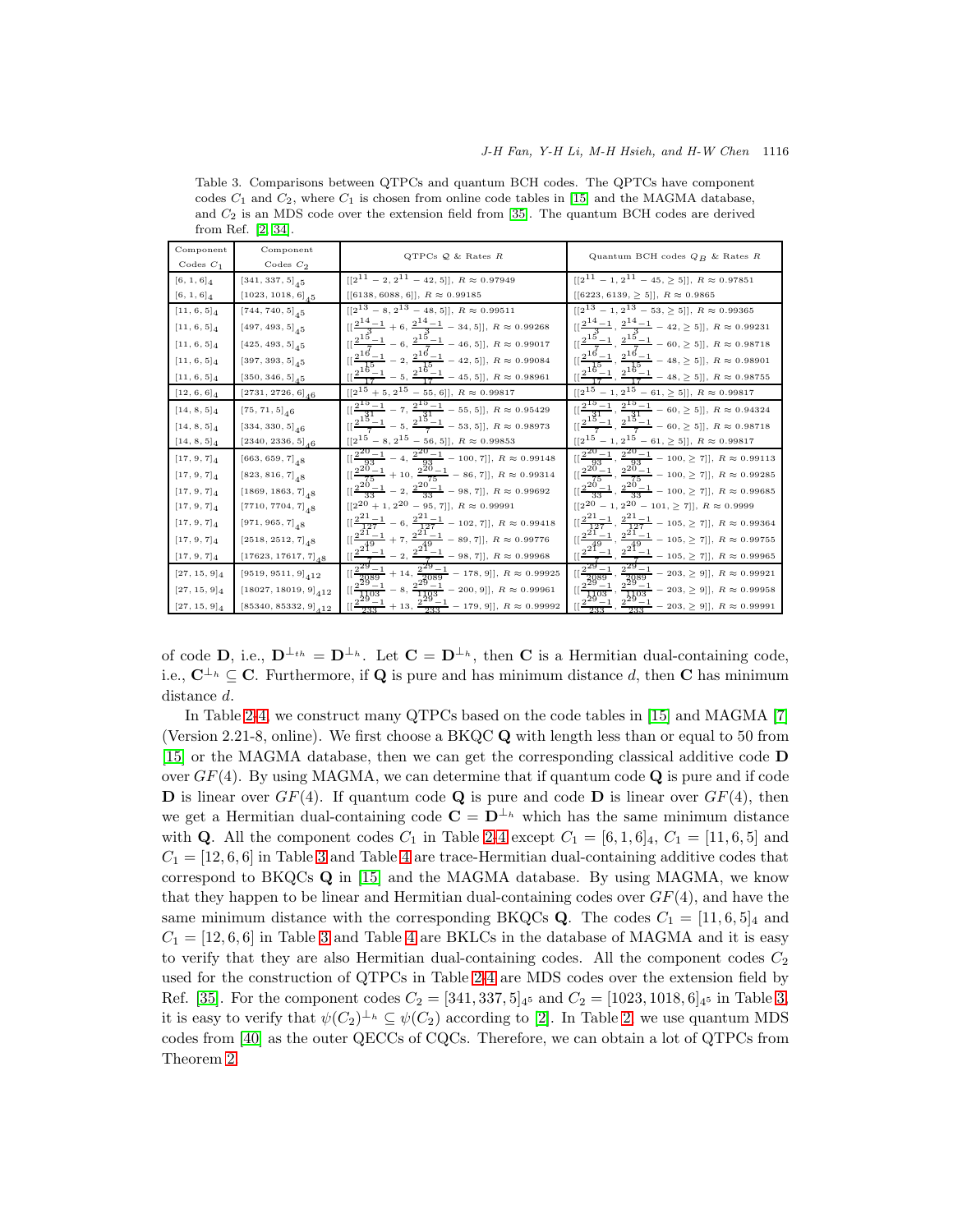|    | Component                    | Component                                                                                                                                                                                                                                                                                                                   |                                                                                     |                                                                 |
|----|------------------------------|-----------------------------------------------------------------------------------------------------------------------------------------------------------------------------------------------------------------------------------------------------------------------------------------------------------------------------|-------------------------------------------------------------------------------------|-----------------------------------------------------------------|
|    | Codes $C_1$                  | Codes $C_2$                                                                                                                                                                                                                                                                                                                 | QTPCs $Q$                                                                           | $QECCs$ $Q$ in Ref. $[30]$                                      |
| 10 | $[11, 6, 5]_4$               | $[155, 151, 5]$ <sub>45</sub>                                                                                                                                                                                                                                                                                               | $[[2^r + N_1(r) - 1, 2^r + N_1(r) - 41, 5]] [[2^r + N_1(r), 2^r + N_1(r) - 42, 5]]$ |                                                                 |
| 10 | $[11, 6, 5]_4$               | $[124, 120, 5]_{45}$                                                                                                                                                                                                                                                                                                        | $\left[\left[2N_{1}(r),\,2N_{1}(r)\,-\,40,\,5\right]\right]$                        | $[[2N_1(r), 2N_1(r) - 42, 5]]$                                  |
|    | $12$ [11, 6, 5] <sub>4</sub> | $[n_2, n_2-4, 5]_{45}$ ,<br>$n_2 = \lceil \frac{2^t + N_i(r)}{11} \rceil$ , or<br>$n_2 = \lfloor \frac{2^t + N_i(r)}{11} \rfloor,$<br>$1 \leq i \leq 3, 5 \leq t \leq r$<br>$[n_2, n_2 - 4, 5]_4 5,$                                                                                                                        | $[[11n_2, 11n_2 - 40, 5]]$                                                          | $[[2^t + N_i(r), 2^t + N_i(r) - 38 - t, 5]]$                    |
|    | $12 [11, 6, 5]_4$            | $n_2 = \left[\frac{N_i(r) + N_j(r)}{1}\right]$ , or<br>$n_2 = \left[\frac{N_i(r) + N_j(r)}{1}\right]$ , or                                                                                                                                                                                                                  | $[[11n_2, 11n_2 - 40, 5]]$                                                          | $[[N_i(r) + N_j(r), N_i(r) + N_j(r) - 50, 5]]$                  |
|    | $12$ [11, 6, 5] <sub>4</sub> | $\frac{1\,\leq\,i,\,j\,\leq\,3}{\left[n_{\,2}\,,\,n_{\,2}\,-\,4\,,\,5\right]_{\,4}5\,,}$<br>$n_2 = \lceil \frac{24 + N_i(r)}{11} \rceil$ , or<br>$n_2 = \lfloor \frac{24 \overline{+} N_i(r)}{11} \rfloor,$<br>$1\leq i\leq 3$                                                                                              | $[[11n_2, 11n_2 - 40, 5]]$                                                          | $[[24 + N_i(r), 24 + N_i(r) - 43, 5]]$                          |
|    | $14 [11, 6, 5]$ 4            | $[993, 989, 5]_{45}$                                                                                                                                                                                                                                                                                                        | $[[N_1(r) + 1, N_1(r) - 39, 5]]$                                                    | $[[N_1(r), N_1(r) - 42, 5]]$                                    |
|    | $14$ [11, 6, 5] <sub>4</sub> | $[n_2, n_2-4, 5]$ <sub>45</sub> ,<br>$n_2 = \lceil \frac{2^t + N_1(r)}{11} \rceil$ , or<br>$n_2 = \lfloor \frac{2^t + N_1(r)}{11} \rfloor,$<br>$\begin{array}{c} \mathbf{5} \leq \sqrt{t} \leq \mathbf{8} \\ \left[ 995,991,5 \right]_{4} \mathbf{5} \end{array}$                                                           | $[[11n_2, 11n_2 - 40, 5]]$                                                          | $[[2^t + N_1(r), 2^t + N_1(r) - 44 - t, 5]]$                    |
| 14 | $[11, 6, 5]_4$               |                                                                                                                                                                                                                                                                                                                             | $[[23 + N_1(r), N_1(r) - 17, 5]]$                                                   | $[[24 + N_1(r), N_1(r) - 25, 5]]$                               |
|    | $15 [14, 8, 5]_4$            | $[2008, 2004, 5]$ <sub>46</sub>                                                                                                                                                                                                                                                                                             | $[[26 + N2(r), N2(r) - 22, 5]]$                                                     | $[[24 + N_2(r), N_2(r) - 28, 5]]$                               |
|    | $15 [14, 8, 5]_4$            | $[n_2, n_2-4, 5]_{45}$ ,<br>$n_2 = \lceil \frac{2^t + N_2(r)}{14} \rceil$ , or<br>$n_2 = \lfloor \frac{2^t + N_2(r)}{14} \rfloor,$<br>$\begin{array}{c} \mathbf{5}\leq t\leq r-1\\ \left[4012,4008,5\right]_{4}\mathbf{5} \end{array}$                                                                                      | $[[14n_2, 14n_2 - 48, 5]]$                                                          | $[[2^t + N_2(r), 2^t + N_2(r) - 47 - t, 5]]$                    |
|    | $15 \t[14, 8, 5]_4$          |                                                                                                                                                                                                                                                                                                                             | $\left[ \left[ 2N_{2}(r)\,-\,4,2N_{2}(r)\,-\,52,5\right] \right]$                   | $\left[ \left[ 2N_{2}(r),\,2N_{2}(r)\,-\,62,\,5\right] \right]$ |
|    | $15$ [12, 6, 6] $4$          | $[n_2, n_2 - 5, 6]$ <sub>46</sub> ,<br>$n_2 = \lceil \frac{2^t + N_2(r)}{12} \rceil$ , or<br>$n_2 = \lfloor \frac{2^t + N_2(r)}{12} \rfloor,$                                                                                                                                                                               | $[[12n_2, 12n_2 - 60, 6]]$                                                          | $[[2^t + N_2(r), 2^t + N_2(r) - 49 - t, 6]]$                    |
|    | $16 [12, 6, 6]$ 4            | $\frac{12\hspace{0.1cm} \leq \hspace{0.1cm} t \hspace{0.1cm} \leq \hspace{0.1cm} r}{\left[n_{\,2},\, n_{\,2}\,-\,5,\,6\right]_{\,4}6\,,}$<br>$n_2 = \lceil \frac{2^t + N_1(r)}{12} \rceil$ , or<br>$n_2 = \lfloor \frac{2^t + N_1(r)}{12} \rfloor,$<br>$9\hspace{1mm} \leq \hspace{1mm} t\hspace{1mm} \leq \hspace{1mm} 12$ | $[[12n_2, 12n_2 - 60, 6]]$                                                          | $[[2^t + N_1(r), 2^t + N_1(r) - 52 - t, 6]]$                    |

<span id="page-12-0"></span>Table 4. Comparisons between QTPCs and QECCs in Ref. [\[30\]](#page-17-11). The QPTCs have component codes  $C_1$  and  $C_2$ , where  $C_1$  is chosen from online code tables in [\[15\]](#page-16-20) and the MAGMA Database, and  $C_2$  is an MDS Code over the extension field from [\[35\]](#page-17-15). According to [\[30\]](#page-17-11),  $N_1(r) = 2(2r - 1)/3$ ,  $N_2(r) = 6(2^r - 1)/7$ , and  $N_3(r) = 4(2^r - 1)/5$ .

All the QTPCs in Table [2](#page-9-1) have better parameters than CQCs with the same length and minimum distance, and when the component code length  $n_2$  becomes larger, QTPCs have much higher dimension than CQCs with the same length and minimum distance. All the QTPCs in Table [3](#page-11-0) except the second one have exactly similar code length and minimum distance with quantum BCH codes in [\[2,](#page-16-17) [34\]](#page-17-10), but have higher code rates. The second QTPC in Table [3](#page-11-0) has a larger difference of code length with the quantum BCH code, but have a higher code rate and larger minimum distance, then we still say that it is better than the quantum BCH code. All the QTPCs in Table [4](#page-12-0) have very similar code length and the same minimum distance with the comparable QECCs in [\[30\]](#page-17-11), but have larger dimension. Therefore, all the QTPCs in Table [3](#page-11-0) and [4](#page-12-0) have parameters better than the ones available in the previous literature.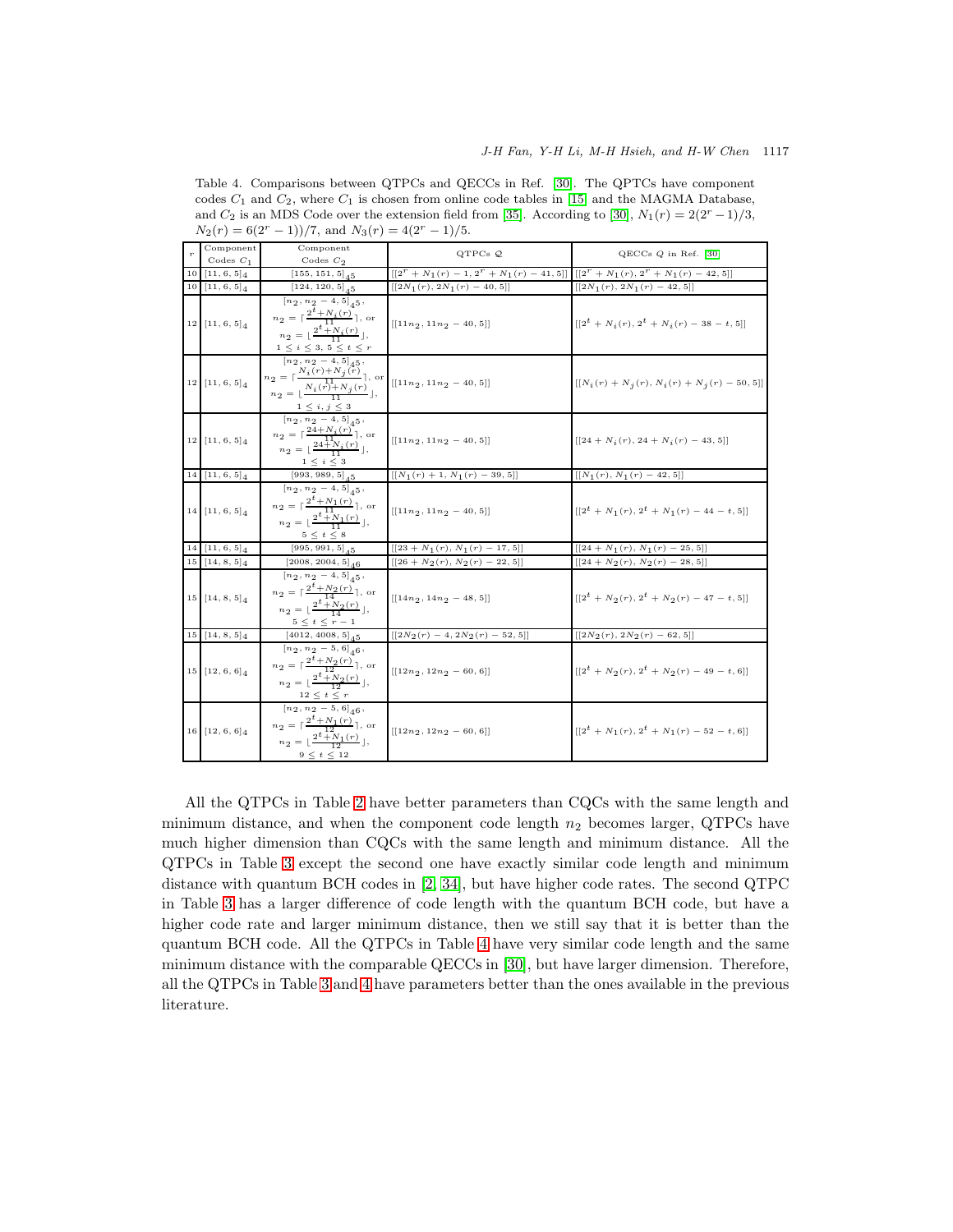## 4.3 QTPCs with self-dual component codes

From Lemma [5,](#page-5-5) it is easy to see that if there is a linear code satisfying  $C_1^{\perp} \subseteq C_1$  (or  $C_1^{\perp_h} \subseteq C_1$ ), we can concatenate it with an arbitrary linear code  $C_2$  over the same field to get a dualcontaining TPC. As a special case, if we use self-dual codes to construct TPCs, the following QTPCs can be constructed.

<span id="page-13-1"></span>**Corollary 1** Let C be an arbitrary self-dual code over  $GF(q)(q = 2 \text{ or } 4)$  with parameters  $[n, n/2, d]$ . Then there exists a binary QTPC with parameters  $[[n^2, n^2/2, d]]$ , and  $d \geq$  $H_q^{-1}(1/2)n$  when  $n \to \infty$ .

**Proof.** From Lemma [5](#page-5-5) and Ref. [\[17\]](#page-16-14), we know that there exists a binary QTPC with parameters  $[[n^2, n^2/2, d]]$ . According to Ref. [\[35,](#page-17-15) Ch. 19], there exist long q-ary self-dual codes which achieve the Gilbert-Varshamov bound, i.e.,  $d \geq H_q^{-1}(1/2)n$  when  $n \to \infty$ , where  $H_q^{-1}(x)$  is the inverse of the entropy function. □

If we combine binary or quaternary self-dual codes with an arbitrary MDS code over the extension field to construct TPCs, we can obtain QTPCs with better parameters than those in Corollary [1.](#page-13-1) Let  $C_1$  be an arbitrary self-dual code over  $GF(q)$  with parameters  $[n, n/2, d]$ . Let  $C_2$  be an MDS code over the extension field with parameters  $[n, n - d + 1, d]$ . Then we have the following result.

<span id="page-13-2"></span>**Corollary 2** There exists a QTPC with parameters  $[[n^2, n^2-nd+n, d]],$  and  $d \geq H_q^{-1}(1/2)n$ when  $n \to \infty$ .

The proof of Corollary [2](#page-13-2) is similar to that of Corollary [1.](#page-13-1) The rate of the QTPC in Corollary [2](#page-13-2) is  $r = 1 - \frac{d-1}{n}$  which is higher than  $1/2$  in Corollary [1.](#page-13-1)

### <span id="page-13-0"></span>5 QTPCs With Burst-Error-Correction Abilities

In this section we use cyclic component codes and classical MDS codes to construct QTPCs with multiple-burst-error-correction abilities based on Theorem [3.](#page-8-0) The restriction on  $C_2$  in Theorem [3](#page-8-0) is much easier to be satisfied than that in Theorem [2,](#page-7-1) but one condition is that the product matrix  $H_{c_1} H_{c_1}^T$  needs to to be a full rank. If we let  $C_1$  be a binary cyclic code with defining set  $Z_1$  and  $gcd(n_1, 2) = 1$ , it is easy to verify that this condition on  $C_1$  is equivalent to  $Z_1 = Z_1^{-1}$ , where  $Z_1^{-1} = \{-z \pmod{n_1} | z \in Z_1\}$ . Such cyclic codes are called *reversible* codes in [\[35,](#page-17-15) [36\]](#page-17-19). Denote by  $f_r(x) \equiv x^{\deg f(x)} f(x^{-1})$  the *reciprocal* polynomial of  $f(x)$ . A monic polynomial  $f(x)$  will be called *self-reciprocal* if and only if  $f(x) = f_r(x)$ .

**Lemma 7 ([\[36,](#page-17-19) Theorem 1])** The cyclic code generated by the monic polynomial  $g(x)$  is reversible if and only if  $g(x)$  is self-reciprocal.

We denote by  $\mathcal{BCH}(n, b; \delta)$  a binary BCH code with design distance  $\delta$  and defining set  $Z = \{\mathfrak{C}_b, \mathfrak{C}_{b+1}, \ldots, \mathfrak{C}_{b+\delta-2}\},\$  where  $\mathfrak{C}_b = \{b2^s \pmod{n} | s \in \mathbb{Z}, s \geq 0\}$  denotes the binary cyclotomic coset of b mod n,  $0 \leq b \leq n-1$ . For every design distance  $2 \leq \delta \leq n$ , there always exists at least one  $b \in \{0, 1, \ldots, n-1\}$  such that  $Z = Z^{-1}$  from [\[35\]](#page-17-15). Therefore, we can always find out a reversible BCH code with design distance  $2 \leq \delta \leq n$  and use it as the binary component code of the TPC.

**Theorem 4** Let  $n_1$  be an odd integer. Let  $C_1 = [n_1, 1, n_1]$  be a repetition code. Let  $C_2$  $[n_2, n_2 - n_1 + 1, n_1]_{2^{p_1}}$  be an MDS code over  $GF(2^{p_1})$ , where  $n_2 \leq 2^{p_1}$ ,  $\rho_1 = n_1 - 1$ . If  $n_1 \leq \lfloor n_2/2 \rfloor + 1$ , then there exists a QTPC with parameters  $[[n_1n_2, n_1n_2 - 2(n_1-1)^2, n_1]].$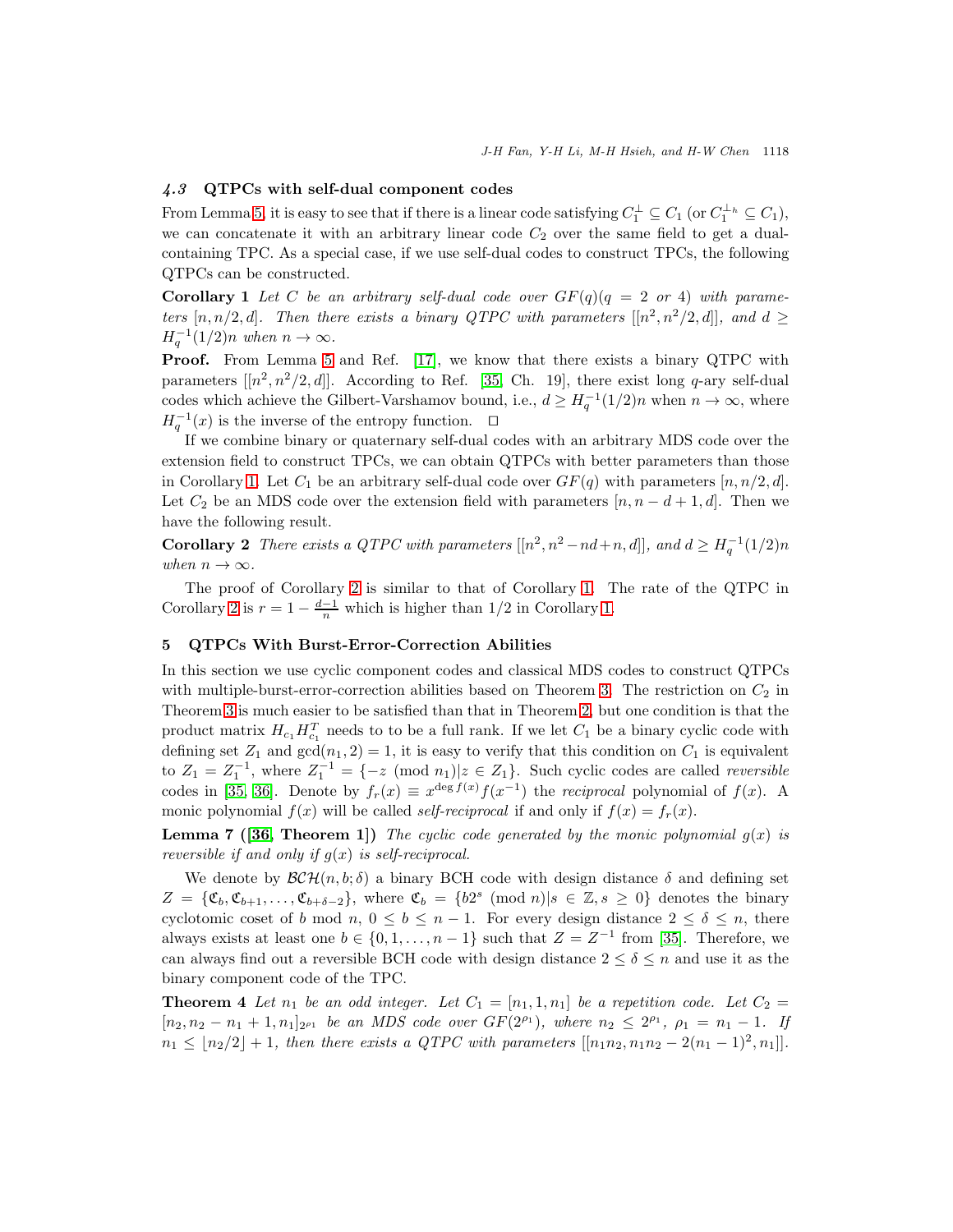This code has a quantum analog of multiple  $(\lceil \frac{n_1}{2} \rceil - 1)$ -burst-error-correction abilities, provided these bursts fall in distinct subblocks.

**Proof.** If  $n_1$  is odd, it is easy to see that  $C_1 = [n_1, 1, n_1]$  is a reversible code. If the design distance  $n_1 \leq \lfloor n_2/2 \rfloor + 1$  and  $n_2 \leq 2^{p_1}$ , then there exists a dual-containing MDS code  $C_2 = [n_2, n_2 - n_1 + 1, n_1]_{2^{p_1}}$  over  $GF(2^{p_1})$  (see [\[31\]](#page-17-20)). Therefore, there exists a QTPC with parameters  $[[n_1n_2, n_1n_2 - 2(n_1 - 1)^2, n_1]]$  $[[n_1n_2, n_1n_2 - 2(n_1 - 1)^2, n_1]]$  $[[n_1n_2, n_1n_2 - 2(n_1 - 1)^2, n_1]]$  by Theorem [3.](#page-8-0) Combining Lemma 2 and Lemma [3,](#page-4-2) we know that this code has a quantum analog of multiple  $(\lceil \frac{n_1}{2} \rceil - 1)$ -burst-error-correction abilities, provided these bursts fall in distinct subblocks. ⊓⊔

Fire codes are a class of cyclic codes used for correcting burst errors [\[33\]](#page-17-21). The definition of Fire codes is given as follows. Let  $b(x)$  be an irreducible polynomial of degree w over  $GF(2)$ . Let  $\rho$  be the period of  $b(x)$  where  $\rho$  is the smallest integer such that  $b(x)$  divides  $x^{\rho}+1$ . Let l be a positive integer such that  $l \leq w$ , and  $2l-1$  is not divisible by  $\rho$ . Then an  $l$ -burst-error-correction Fire code  $F$  is defined by the generator polynomial

$$
g(x) = (x^{2l-1} + 1)b(x).
$$

The length n of this Fire code is the least common multiple (LCM) of  $2l-1$  and the period of  $\rho$  of  $b(x)$ , i.e.,

$$
n = \text{LCM}(2l - 1, \rho).
$$

The number of check symbols of this code is  $w + 2l - 1$ . Note that the two factors  $x^{2l-1} + 1$ and  $b(x)$  are relatively prime.

It is easy to see that the  $(x^{2l-1}+1)$ -factor in  $g(x)$  is a self-reciprocal polynomial. If we choose  $b(x)$  as a self-reciprocal irreducible polynomial over  $GF(2)$ , then  $g(x)$  is a self-reciprocal polynomial over  $GF(2)$ . In [\[46\]](#page-17-22), the number of self-reciprocal irreducible polynomials of degree  $w = 2t$  over  $GF(2)$  is given by

$$
N_2(w) = \frac{1}{2t} \sum_{d|t, d \text{ odd}} \mu(d) 2^{t/d}.
$$
 (17)

It is easy to verify that  $N_2(w) > 0$ . Therefore, we can always choose a self-reciprocal polynomial with an even degree to construct a reversible Fire code. Then we can construct QTPCs based on reversible Fire codes with multiple-burst-error-correction abilities.

**Theorem 5** Let  $C_1 = [n_1, k_1]$  be a reversible l-burst-error-correction Fire code, and let  $C_2$  $[n_2, k_2, n_2 - k_2 + 1]_{2^{p_1}}$  be a RS code over the extension field  $GF(2^{p_1})$ , and the numbers of check symbols are  $\rho_1 = n_1 - k_1$  and  $\rho_2 = n_2 - k_2$ , respectively. If  $k_2 \geq \lceil \frac{n_2}{2} \rceil$ , then there exists a QTPC with parameters  $Q = [[n_1n_2, n_1n_2 - 2\rho_1\rho_2]]$  which has a quantum analog of  $\lfloor \frac{\rho_2+1}{2} \rfloor$ numbers of l-burst-error-correction abilities, provided these bursts fall in distinct subblocks.

**Proof.** Let  $H_{c_1}$  be the parity check matrix of  $C_1$ , then the product matrix  $H_{c_1} H_{c_1}^T$  is of full rank if  $C_1$  is a reversible Fire code. If  $k_2 \geq \lceil \frac{n_2}{2} \rceil$ , then there exists a dual-containing RS code  $C_2^{\perp} \subseteq C_2$  according to [\[16\]](#page-16-22). Let  $C = C_2 \otimes_H C_1$  be the tensor product code of  $C_1$  and  $C_2$ , then C is an  $[n_1n_2, n_1n_2 - \rho_1\rho_2]$  binary code which corrects  $\lfloor \frac{n_2-k_2+1}{2} \rfloor = \lfloor \frac{\rho_2+1}{2} \rfloor$  or fewer bursts of errors, each burst is less than or equal to  $l$ , provided these bursts fall in distinct subblocks. Combining Lemma [2,](#page-4-1) Lemma [3](#page-4-2) and Theorem [3,](#page-8-0) we know that there exists a QTPC with parameters  $Q = [[n_1n_2, n_1n_2 - 2\rho_1\rho_2]]$  which has a quantum analog of  $\lfloor \frac{\rho_2+1}{2} \rfloor$  numbers of l-burst-error-correction abilities, provided these bursts fall in distinct subblocks. ⊓⊔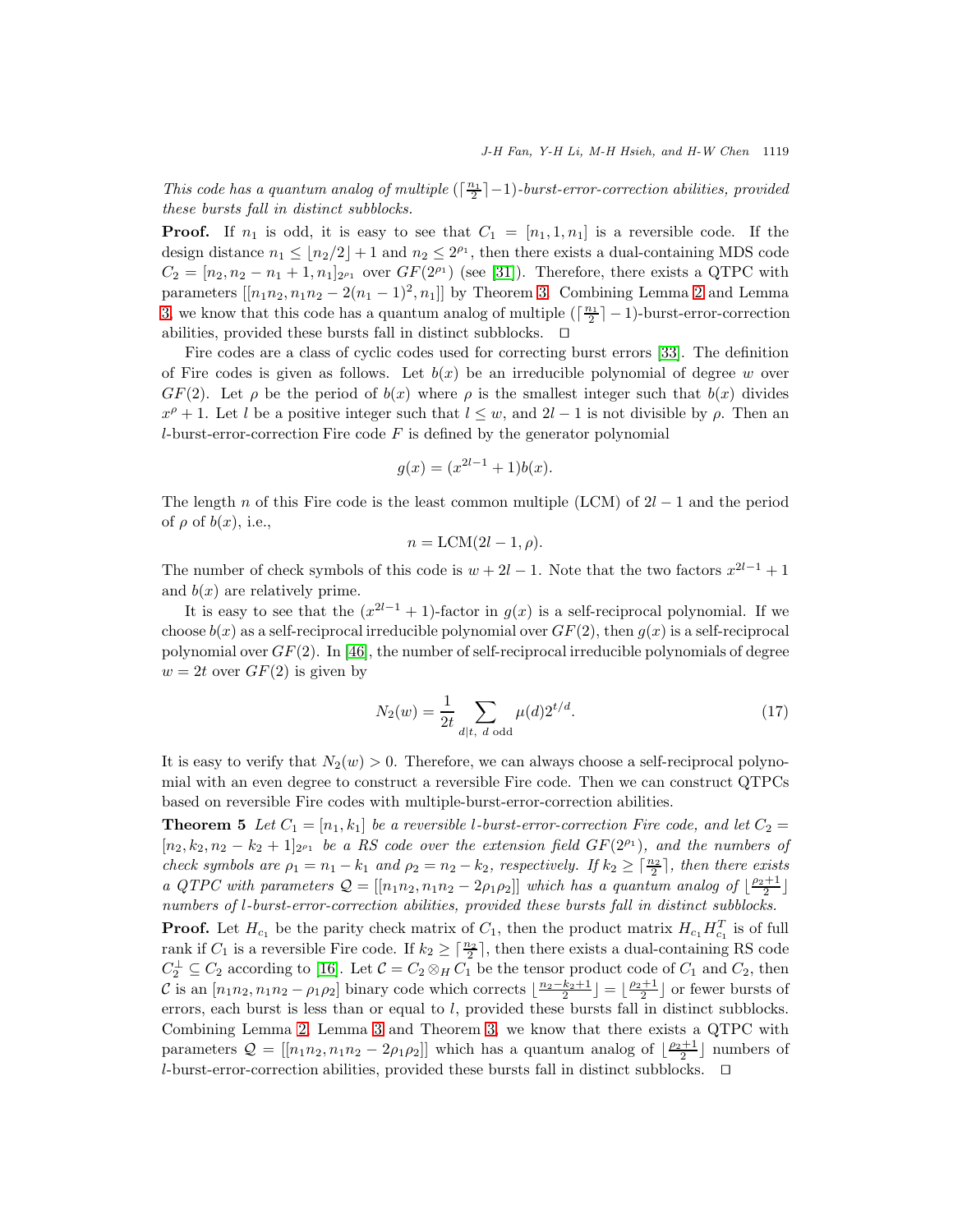**Example 3** Consider the self-reciprocal polynomial  $b(x) = 1 + x^2 + x^3 + x^4$  over  $GF(2)$ . Its period is  $\rho = 5$ . Let  $l = 4$ . A reversible Fire code is defined by the generator polynomial  $g(x) = (x^7 + 1)b(x)$ . Its length is  $n = LCM(7, 5) = 35$ . Then a [35,24] reversible Fire code F with 4-burst-error-correction abilities can be obtained. Choose  $C = [23, 24 - t, t]$  as a narrowsense RS code over  $GF(2^{11})$ . It is easy to see that if  $2 \le t \le 12$ , then  $C^{\perp} \subseteq C$  from [[16](#page-16-22)]. Let  $C = C \otimes_H F$  be the tensor product code of C and F, then C is an [805, 816 – 11t] binary code which corrects  $\lfloor \frac{t}{2} \rfloor$  or fewer bursts of errors, each burst is less than or equal to 4, provided these bursts fall in distinct subblocks. Then there exists a  $QTPCQ = \{ [805, 827 - 22t] \}$  with a quantum analog of  $\lfloor \frac{t}{2} \rfloor$  numbers of 4-burst-error-correction abilities, provided these bursts fall in distinct subblocks.

## <span id="page-15-0"></span>6 Decoding Of QTPCs

The decoding procedure for the classical TPCs can be done by performing an outer decoding firstly, followed by an inner decoding [\[44,](#page-17-3) [1\]](#page-16-5). The decoding of QTPCs can be done similarly.

- i) Outer Decoding: Through performing outer measurement on the ancilla qubits, the syndrome is calculated as a  $q$ -ary vector and is mapped to a vector with subblocks over  $GF(q^{\rho_1})$ . Then the outer recovery and decoding are performed.
- ii) Inner Decoding: If the outer decoding is successfully accomplished, the erroneous subblocks could be determined. Then measurement is performed on the ancilla qubits correlated with the erroneous subblocks. Finally, the inner decoding is performed only on the erroneous subblocks.

#### <span id="page-15-1"></span>7 Conclusion and Discussion

A general construction of QTPCs was proposed in this paper. Since the parity check matrix of a classical TPC has a tensor product structure, the construction of the corresponding QTPC is less constrained compared to other classes of QECCs, leading to many choices of selecting component codes in designing various QTPCs. Compared with CQCs, the component code selections of QTPCs are much more flexible than those of CQCs. Several families of QTPCs have been constructed with parameters better than other classes of QECCs. It is worth noting that all QTPCs constructed are pure and have exact parameters. In particular, QTPCs have quantum multiple-burst-error-correction abilities as their classical counterparts, provided these bursts fall in distinct subblocks. Finally, whether QTPCs could be used in quantum storage systems just like what happened of classical TPCs is worthy of further investigation in future.

#### Acknowledgments

The authors are grateful to the Editor and the anonymous referees for the constructive comments and valuable suggestions that help to improve the manuscript. The work of Jihao Fan was supported by the China Scholarship Council (Grant No. 201406090079), the National Natural Science Foundation of China (Grant No. 61403188), and the Natural Science Foundation of Jiangsu Province (Grant No. BK20140823). The work of Yonghui Li was supported by an ARC under Grant DP150104019. MH was supported by an ARC Future Fellowship under Grant FT140100574.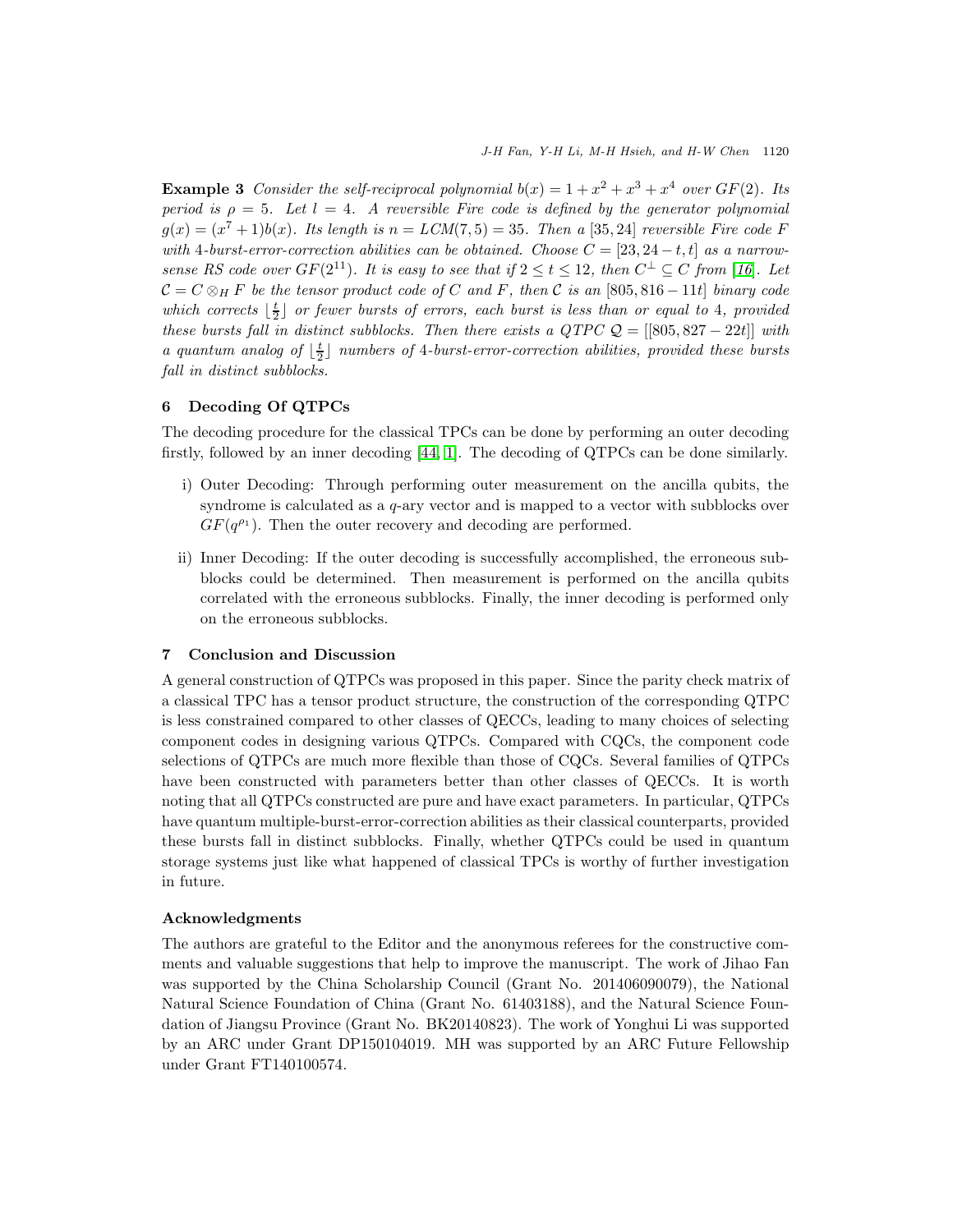# <span id="page-16-5"></span>References

- <span id="page-16-17"></span>1. H. Alhussien and J. Moon, "An iteratively decodable tensor product code with application to data storage," *IEEE J. Sel. Areas Commun.*, vol. 2, no. 28, pp. 228–240, 2010.
- <span id="page-16-11"></span>2. S. Aly, A. Klappenecker, P. K. Sarvepalli *et al.*, "On quantum and classical BCH codes," *IEEE Trans. Inform. Theory*, vol. 53, no. 3, pp. 1183–1188, 2007.
- 3. M. Bossert, H. Grießer, J. Maucher, and V. V. Zyablov, "Some results on generalized concatenation of block codes," in *International Symposium on Applied Algebra, Algebraic Algorithms, and Error-Correcting Codes*. Springer, 1999, pp. 181–190.
- <span id="page-16-2"></span>4. T. Brun, I. Devetak, and M.-H. Hsieh, "Correcting quantum errors with entanglement," *Science*, vol. 314, no. 5798, pp. 436–439, 2006.
- <span id="page-16-19"></span>5. A. R. Calderbank and P. W. Shor, "Good quantum error-correcting codes exist," *Phys. Rev. A*, vol. 54, no. 2, p. 1098, 1996. [Online]. Available: <http://journals.aps.org/pra/abstract/10.1103/PhysRevA.54.1098>
- <span id="page-16-1"></span>6. A. Calderbank, E. Rains, P. Shor, and N. Sloane, "Quantum error correction via codes over GF(4)," *IEEE Trans. Inform. Theory*, vol. 44, no. 4, pp. 1369–1387, 1998.
- <span id="page-16-21"></span>7. J. Cannon, W. Bosma, C. Fieker, and A. Steel, *Handbook of Magma Functions*, Sydney, 2008. [Online]. Available:<https://magma.maths.usyd.edu.au/magma/handbook/>
- <span id="page-16-18"></span>8. F. Caruso, V. Giovannetti, C. Lupo, and S. Mancini, "Quantum channels and memory effects," *Rev. Mod. Phys.*, vol. 86, no. 4, p. 1203, 2014.
- <span id="page-16-7"></span>9. P. Chaichanavong and P. H. Siegel, "Tensor-product parity codes: Combination with constrained codes and application to perpendicular recording," *IEEE Trans. Magn.*, vol. 42, no. 2, pp. 214–219, 2006.
- <span id="page-16-6"></span>10. ——, "Tensor-product parity code for magnetic recording," *IEEE Trans. Magn.*, vol. 42, no. 2, pp. 350–352, 2006.
- <span id="page-16-13"></span>11. J. Fan and H. Chen, "Comments on and corrections to "On the equivalence of generalized concatenated codes and generalized error location codes"," *IEEE Trans. Inform. Theory*, vol. 63, no. 8, pp. 5437–5439, 2017.
- <span id="page-16-15"></span>12. ——, "A construction of quantum error-locating codes," *Commun. Theor. Phys.*, vol. 67, no. 1, p. 37, 2017.
- <span id="page-16-8"></span>13. R. Gabrys, E. Yaakobi, and L. Dolecek, "Graded bit-error-correcting codes with applications to Flash memory," *IEEE Trans. Inform. Theory*, vol. 59, no. 4, pp. 2315–2327, 2013.
- <span id="page-16-0"></span>14. D. Gottesman, "Stabilizer codes and quantum error correction," Ph.D. dissertation, California Institute of Technology, 1997. [Online]. Available:<http://arxiv.org/abs/quant-ph/9705052>
- <span id="page-16-20"></span>15. M. Grassl, "Bounds on the minimum distance of linear codes and quantum codes," Online available at [http://www.codetables.de,](http://www.codetables.de) 2007.
- <span id="page-16-22"></span>16. M. Grassl, W. Geiselmann, and T. Beth, "Quantum Reed-Solomon codes," in *Applied Algebra, Algebraic Algorithms and Error-correcting Codes*. Springer, 1999, pp. 231–244.
- <span id="page-16-14"></span>17. M. Grassl and M. Rötteler, "Quantum block and convolutional codes from self-orthogonal product codes," in *Proc. IEEE Int. Symp. Inf. Theory*, Adelaide, SA, Australia, Sept. 2005, pp. 1018–1022.
- <span id="page-16-16"></span>18. M. Grassl, P. Shor, G. Smith, J. Smolin, and B. Zeng, "Generalized concatenated quantum codes," *Phys. Rev. A*, vol. 79, no. 5, p. 050306, 2009.
- <span id="page-16-12"></span>19. H. Grießer, *On soft concatenated decoding of block codes*. VDI Fortschritt-Berichte, Reihe 10, Nr. 731: VDI Verlag Duesseldorf, 2003.
- <span id="page-16-3"></span>20. M.-H. Hsieh, I. Devetak, and T. Brun, "General entanglement-assisted quantum error-correcting codes," *Phys. Rev. A*, vol. 76, no. 6, p. 062313, 2007.
- <span id="page-16-4"></span>21. M.-H. Hsieh, W.-T. Yen, and L.-Y. Hsu, "High performance entanglement-assisted quantum LDPC codes need little entanglement," *IEEE Trans. Inform. Theory*, vol. 57, no. 3, pp. 1761–1769, 2011.
- <span id="page-16-10"></span>22. P. Huang, E. Yaakobi, H. Uchikawa, and P. H. Siegel, "Binary linear locally repairable codes," *arXiv preprint arXiv:1511.06960*, 2015. [Online]. Available:<http://arxiv.org/abs/1511.06960>
- <span id="page-16-9"></span>23. ——, "Linear locally repairable codes with availability," in *IEEE Int. Symp. Inf. Theory*. Hong Kong: IEEE, June 2015, pp. 1871–1875.